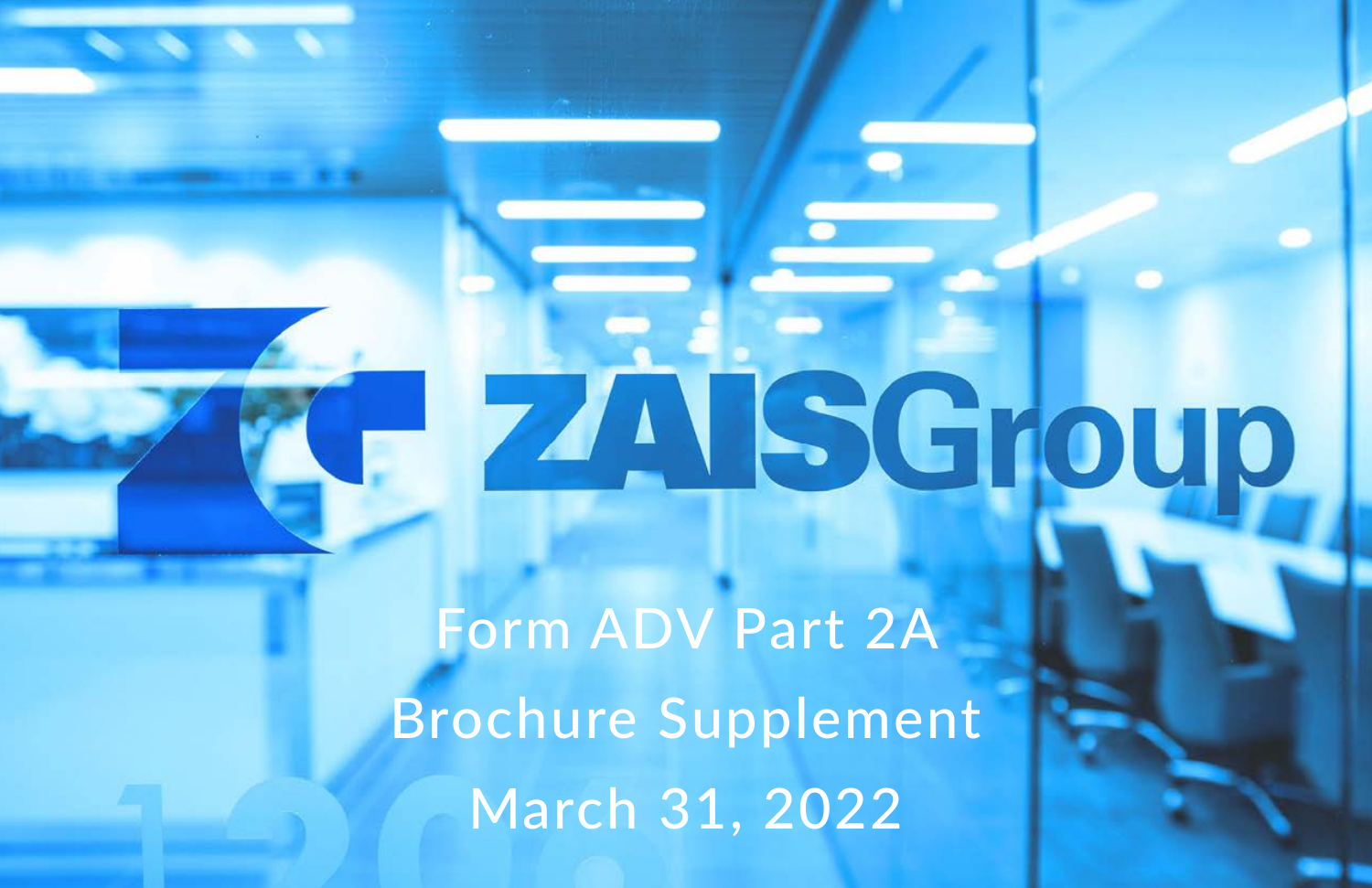**Item 1 – Cover Page** 

Form ADV Part 2A March 31, 2022

ZAIS GROUP, LLC 101 Crawfords Corner Road, Suite 1206 Holmdel, NJ 07733 (732) 530-3610 www.zaisgroup.com

This brochure provides information about the qualifications and business practices of ZAIS Group, LLC ("ZAIS Group" or "ZAIS"). If you have any questions about the contents of this brochure, please contact us at +1(732)450-0976 and/or kelly.ryan@zaisgroup.com. The information in this brochure has not been approved or verified by the United States Securiঞes and Exchange Commission ("SEC") or by any state securities authority.

ZAIS is a registered investment adviser. Registration of an investment adviser does not imply any level of skill or training. Additional information about ZAIS is also available on the SEC website at www.adviserinfo.sec.gov.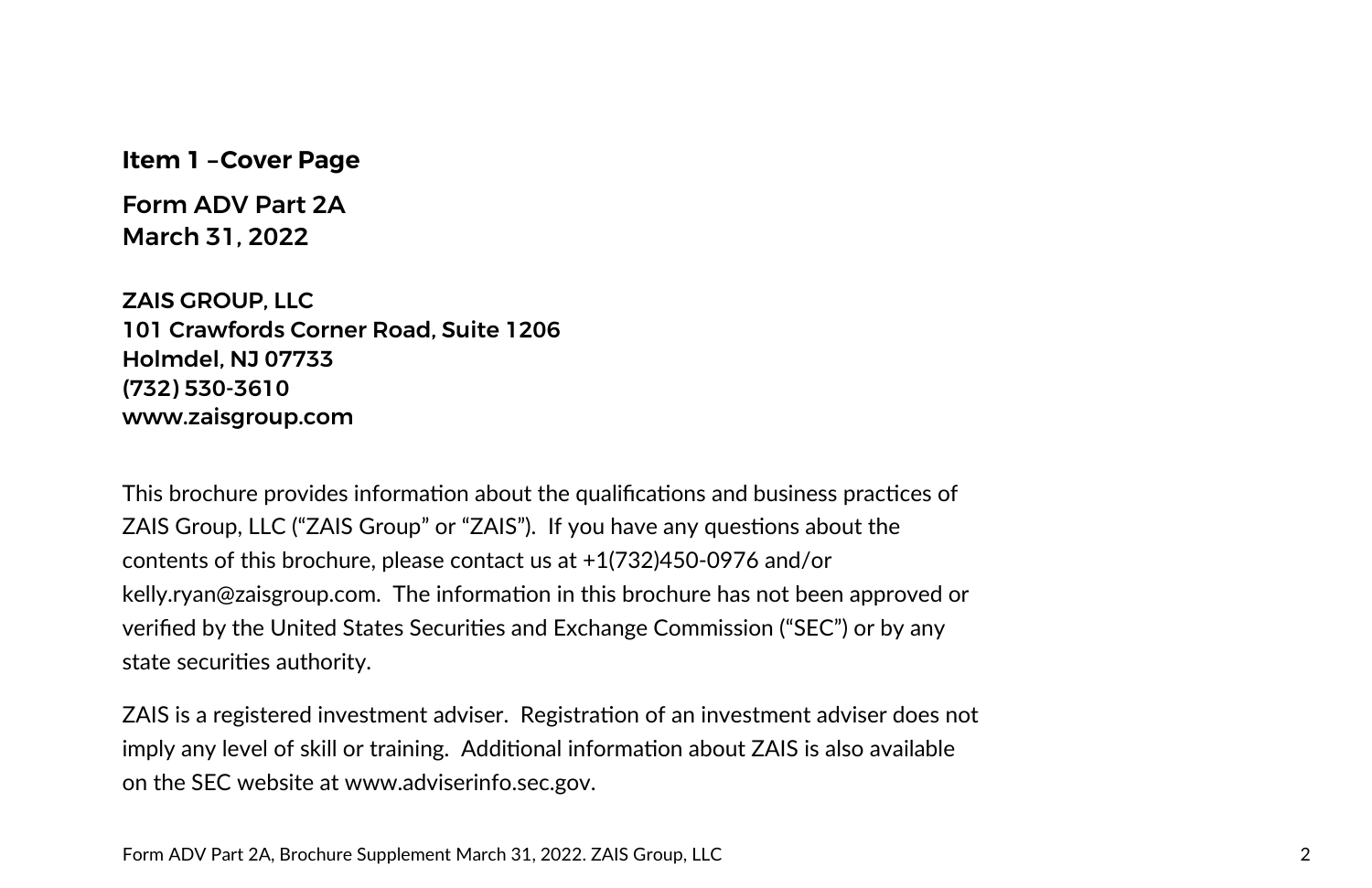# **Item 2 – Material Changes**

Since the last annual update on March 29, 2021, there has been one material change, as follows:

On March 31, 2022, at 12:00 noon, our former Deputy Chief Compliance Officer, Kelly Ryan, was promoted to Chief Compliance Officer after our Chief Compliance Officer, Karen L. Shapiro, retired and became Senior Adviser to ZAIS.

We will provide you with a new brochure as necessary based on material changes or new information, at any time, without charge.

You may request our brochure by contacting Kelly Ryan, Chief Compliance Officer, at +1(732)450-0976 or kelly.ryan@zaisgroup.com. Our brochure is also available on our web site www.zaisgroup.com, free of charge.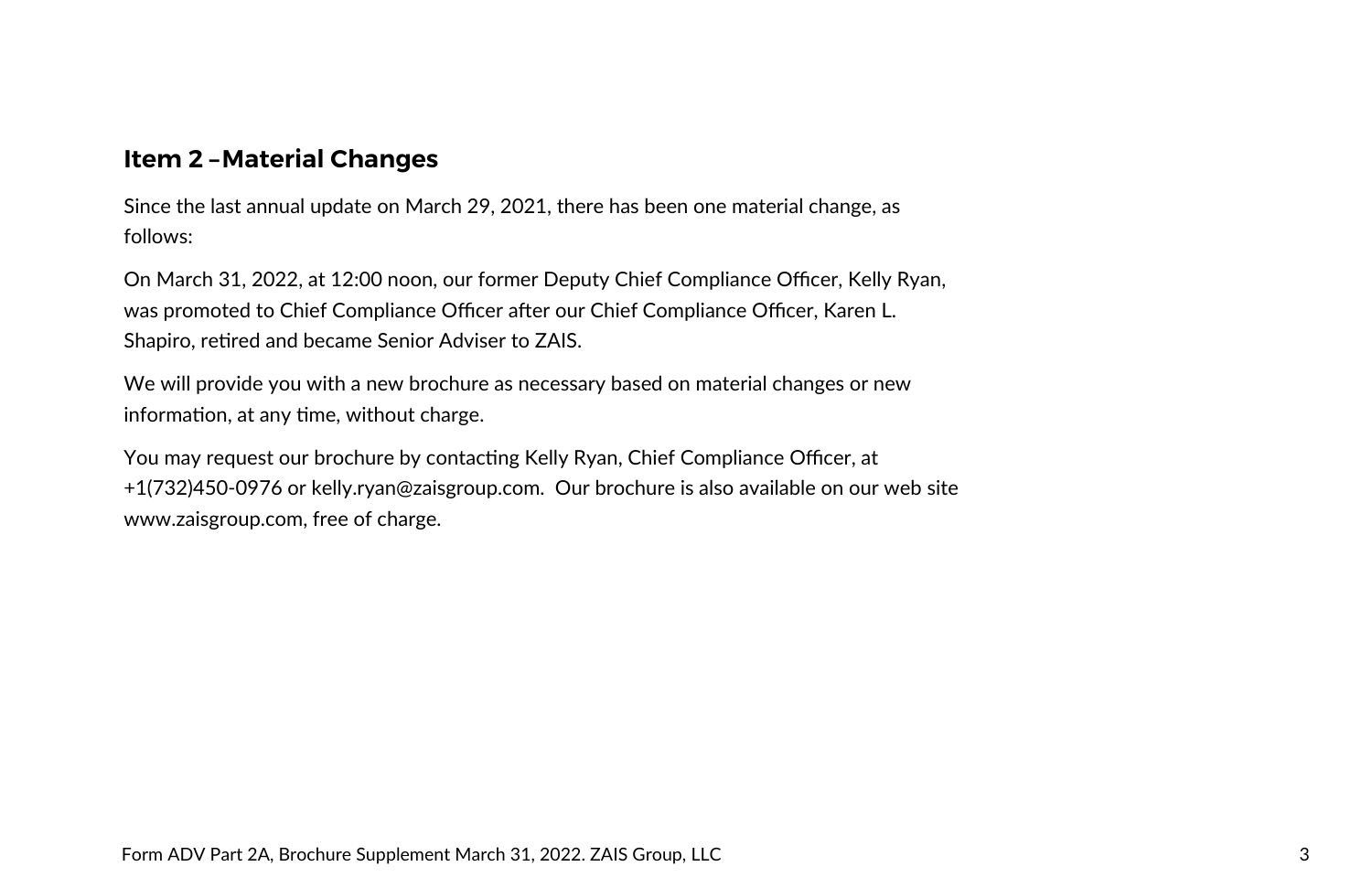# Table of Contents

| Item 1  | Cover Page                                                                            | $\overline{2}$ |
|---------|---------------------------------------------------------------------------------------|----------------|
| Item 2  | Material Changes                                                                      | 3              |
| Item 3  | <b>Table of Contents</b>                                                              | 4              |
| Item 4  | <b>Advisory Business</b>                                                              | 5              |
| Item 5  | Fees and Compensation                                                                 | 7              |
| Item 6  | Performance-Based Fees, Side-By-Side Management Fees and Compensation                 | 10             |
| Item 7  | <b>Types of Clients</b>                                                               | 12             |
| Item 8  | Methods of Analysis, Investment Strategies and Risk of Loss                           | 13             |
| Item 9  | Disciplinary Information                                                              | 20             |
| Item 10 | Other Financial Industry Activities and Affiliations                                  | 20             |
| Item 11 | Code of Ethics, Participation or Interest in Client Transactions and Personal Trading | 21             |
| Item 12 | <b>Brokerage Practices</b>                                                            | 23             |
| Item 13 | <b>Review of Accounts</b>                                                             | 25             |
|         | Item 14 Client Referrals and Other Compensation                                       | 25             |
|         | Item 15 Custody                                                                       | 26             |
| Item 16 | Investment Discretion                                                                 | 27             |
| Item 17 | Voting Client Securities                                                              | 27             |
|         | Item 18 Financial Information                                                         | 28             |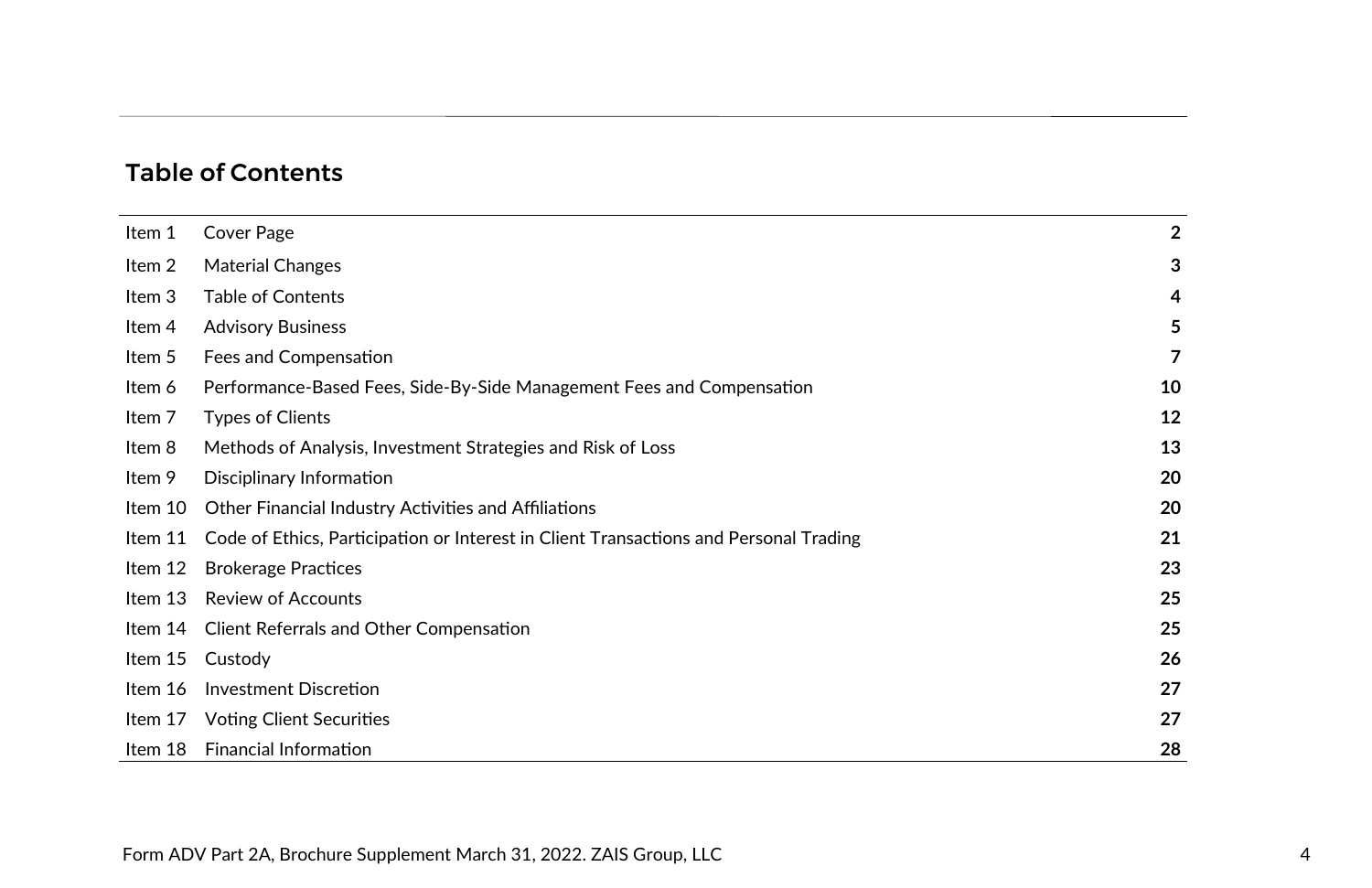## **Item 4 – Advisory Business**

ZAIS Group was established as a Delaware limited liability company in June 1997 and is registered as an investment adviser with the United States Securities and Exchange Commission under the Investment Advisers Act of 1940, as amended. ZAIS is also registered as a Commodity Pool Operator and Commodity Trading Advisor with the Commodities Futures Trading Commission and is a member of the National Futures Association. ZAIS Group (UK) Limited, ZAIS's London subsidiary, elected to cancel its authorization by the Financial Conduct Authority in the United Kingdom and now operates as an appointed representative of Infinity Asset Management LLP, which is authorized and regulated by the Financial Conduct Authority. ZAIS is owned 100% by ZAIS Group Holdings, Inc. ("ZGH").

ZAIS's investment management services focus on specialized credit investments. Using ZAIS's credit expertise, analytics platform, market share and experienced credit analysts, ZAIS provides a range of alternative and traditional investment management services to pooled investment vehicles and separately managed accounts. The terms of private accounts are negotiated when each account is established, and the documents are executed. Every private account has a signed agreement identifying the type of instruments the account will invest in, any restrictions on the types of investments and the services ZAIS provides. The offering documents for each pooled investment vehicle identify the type of instruments in which the vehicle may invest, any investment restrictions or limitations and the advisory services that ZAIS will provide. The primary asset classes ZAIS manages are described below: Item 8 of this Brochure describes ZAIS's strategies for trading the described assets.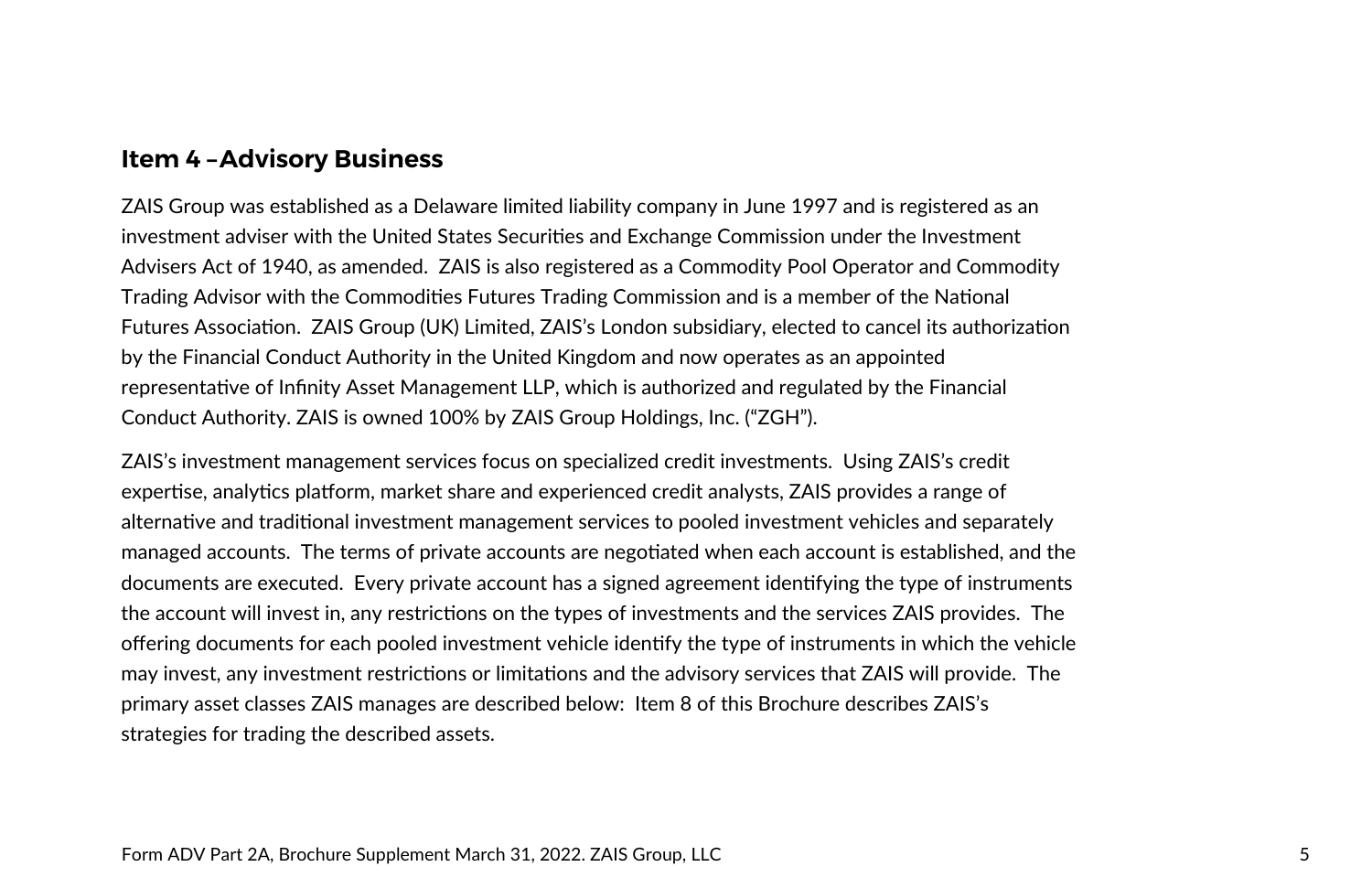ZAIS provides investment advice on structured products including:

- Investment Grade Credit, including mainly collateralized loan obligations ("CLO") tranches
- High Yield Credit, including mainly CLO tranches
- Senior Secured Bank Debt
- Securitized Credit, including collateralized debt obligations ("CDOs") and other asset backed securities
- **Derivatives**
- Synthetic Securities
- Residential Mortgage Backed Securities (RMBS)
- Asset Backed Securiঞes
- Commercial Mortgage Backed Securiঞes (CMBS)

These investments are subject to credit, liquidity, interest rate, market, operations, fraud and structural risks. In addition, concentrations in particular investments and in investments issued or guaranteed by affiliated obligors, serviced by the same servicer, managed by the same collateral manager or backed by underlying collateral located in a specific geographic region may subject investors to additional risk.

ZAIS serves as collateral manager for CLO special purpose vehicles and CDO special purpose vehicles (collectively, the "Vehicles"). In that capacity, ZAIS provides ongoing collateral and asset management services to the Vehicles.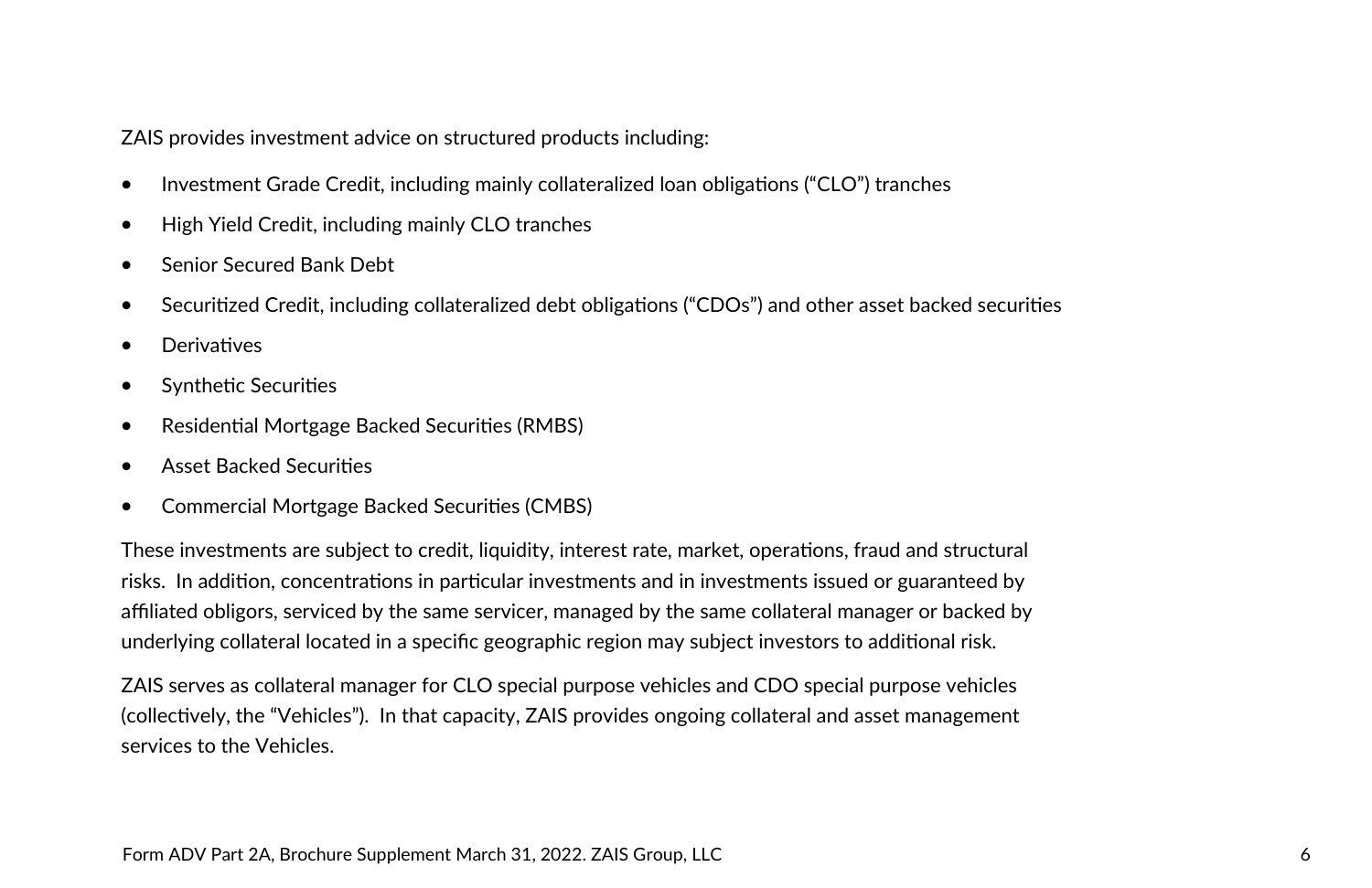ZAIS also invests in Commercial Real Estate, and engages in credit trading strategies, using Options and Interest Rate, Credit Default and Total Return Swaps.

In 2019, ZAIS began to lay the groundwork for offering its products and services with an overlay of environmental, social and governance ("ESG") screening and remains committed to developing ESG and thematic products. As a signatory to the United Nations-supported Principles of Responsible Investing, we also continue to work toward implementing ESG factors into our overall investment analysis.

As of December 31, 2021, ZAIS had \$6,663,722,592 in regulatory assets under management of which  $$6,606,847,766$  is on a discretionary basis and  $$56,874,826$  is non-discretionary.

# **Item 5 – Fees and Compensation**

ZAIS Group earns management fees for funds and separately managed accounts based on (i) the net asset value of these funds and separately managed accounts before the accrual of incentive fees or allocations or (ii) drawn capital during the commitment period. ZAIS Group earns management fees for the Vehicles generally based on the par value of the collateral and cash held in the Vehicles.

ZAIS Group typically collects management fees monthly or quarterly, as specified in each investment management agreement, by (i) preparing a calculation and invoicing its clients of separately managed accounts and (ii) reviewing and approving the calculation of management fees prepared by the administrator, in the case of funds. Funds and separately managed accounts may either prepay their management fees or pay in arrears. Should a management agreement terminate for any prepaying client before the end of a billing period, a refund will be calculated, and the refund will be applied to the final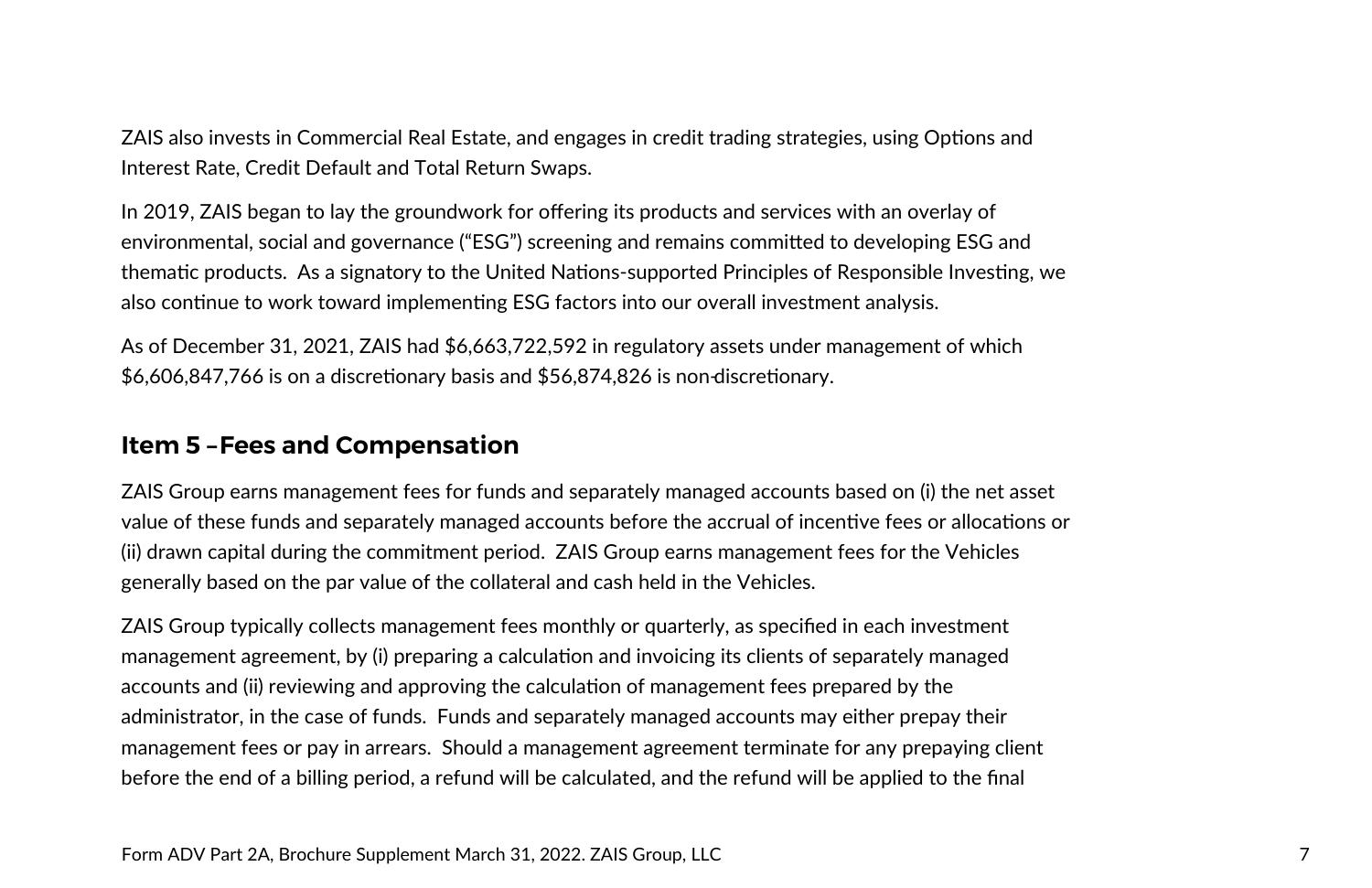accounting for the client.

Senior management fees earned from the Vehicles are calculated by the Vehicle's Trustee, in accordance with the collateral management agreement, reviewed and approved by ZAIS and paid to ZAIS Group on the quarterly waterfall date which is specific to each Vehicle. In addiঞon to the senior management fee income mentioned above, subordinated management fees also may be earned from the Vehicles, in accordance with the collateral management agreement. The subordinated management fee is an additional payment for the same service but has a lower priority in the Vehicles' cash flows and is contingent upon the economic performance of each Vehicle. If the Vehicles experience a certain level of asset defaults, these fees may not be paid. There is no recovery by the Vehicles of previously paid subordinated fees.

The process for calculating, reviewing, approving and paying the subordinated management fee is the same as for the senior management fees.

The following table presents the range of management fee rates generally charged on the ZAIS Managed Entities during the year ended December 31, 2021:

| Management Fee Income <sup>(1)</sup> |                   |  |  |
|--------------------------------------|-------------------|--|--|
| <b>Funds and accounts</b>            | $0.35\% - 1.25\%$ |  |  |
| Vehicles <sup>(2)</sup>              | $0.30\% - 0.50\%$ |  |  |

- (1) Certain management fees have been and may in the future be adjusted or waived; therefore, the actual fees may be different from those reflected in the range.
- (2) Includes collateral management fee income for CLOs.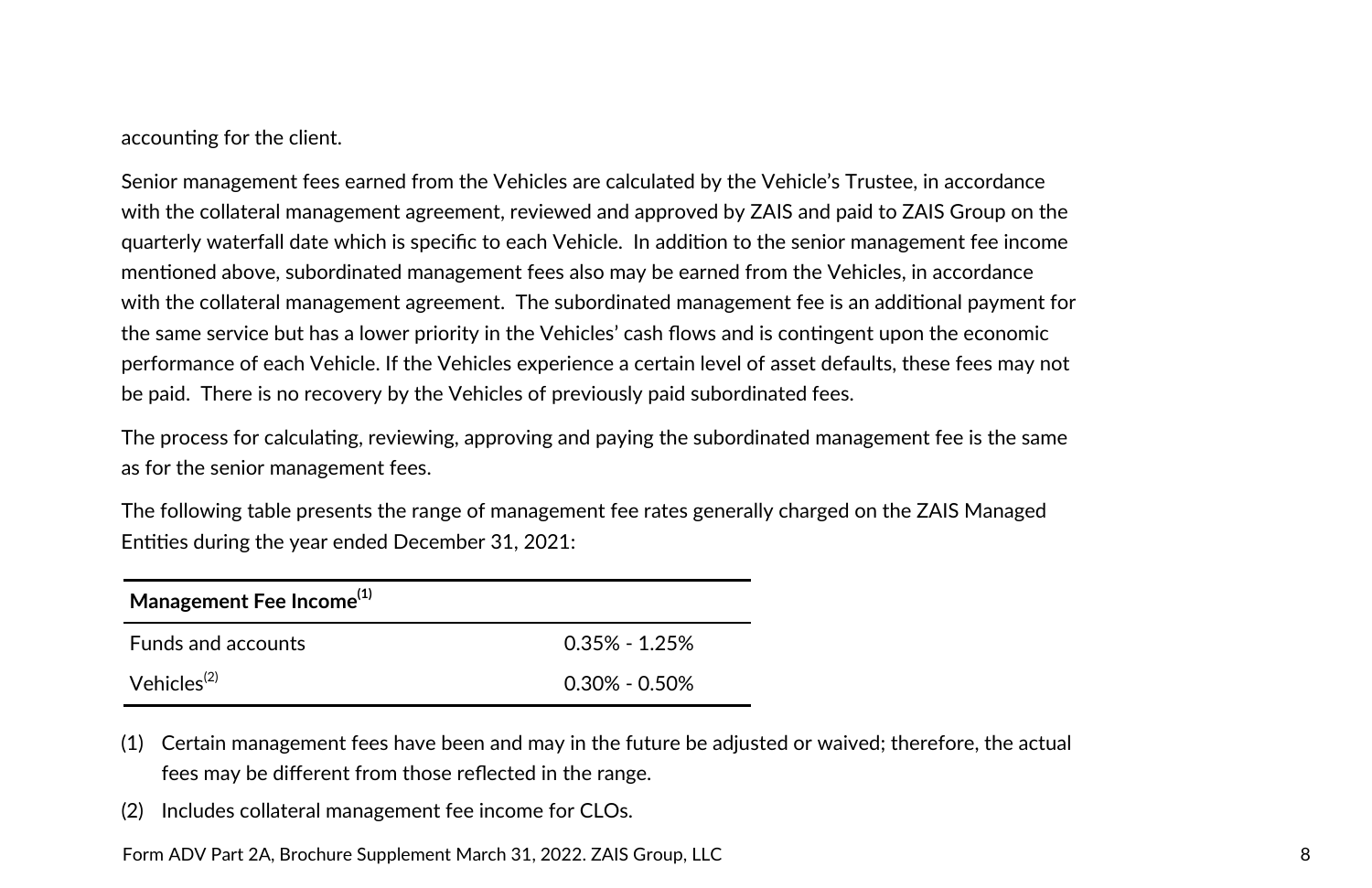Where expressly contemplated by the relevant fund offering documents or investment management agreement, some ZAIS-managed funds and/or accounts will invest in ZAIS-managed Vehicles, with fees charged at both levels. ZAIS will not charge such dual fees without appropriate disclosure in the fund offering documents or authorizing provisions in the investment management agreement.

### **EXPENSE ALLOCATION**

ZAIS limits the expenses that may be charged to clients to conform, first, with each client's investment management agreement, collateral management agreement and/or disclosure documents, as applicable, and second, absent client-specific provisions, with ZAIS's internal policy. Allocable expenses generally include:

- Fund (or other vehicle) formation expenses, including related legal counsel fees; and
- Product-specific research subscriptions, e.g., Intex, Markit.

Fund clients (or other Vehicles) also pay certain expenses that are directly billed, such as Administrators, custodians; transaction costs, e.g., brokerage commissions, exchange transaction fees, margin interest and the like and annual fund audits and tax filing preparation, to the extent applicable.

Overhead Expenses will not be charged to clients, absent specific authorization, and generally include:

- Staff salaries;
- Rent, utilities, office supplies and equipment including corporate information technology;
- General market data services, e.g., Bloomberg;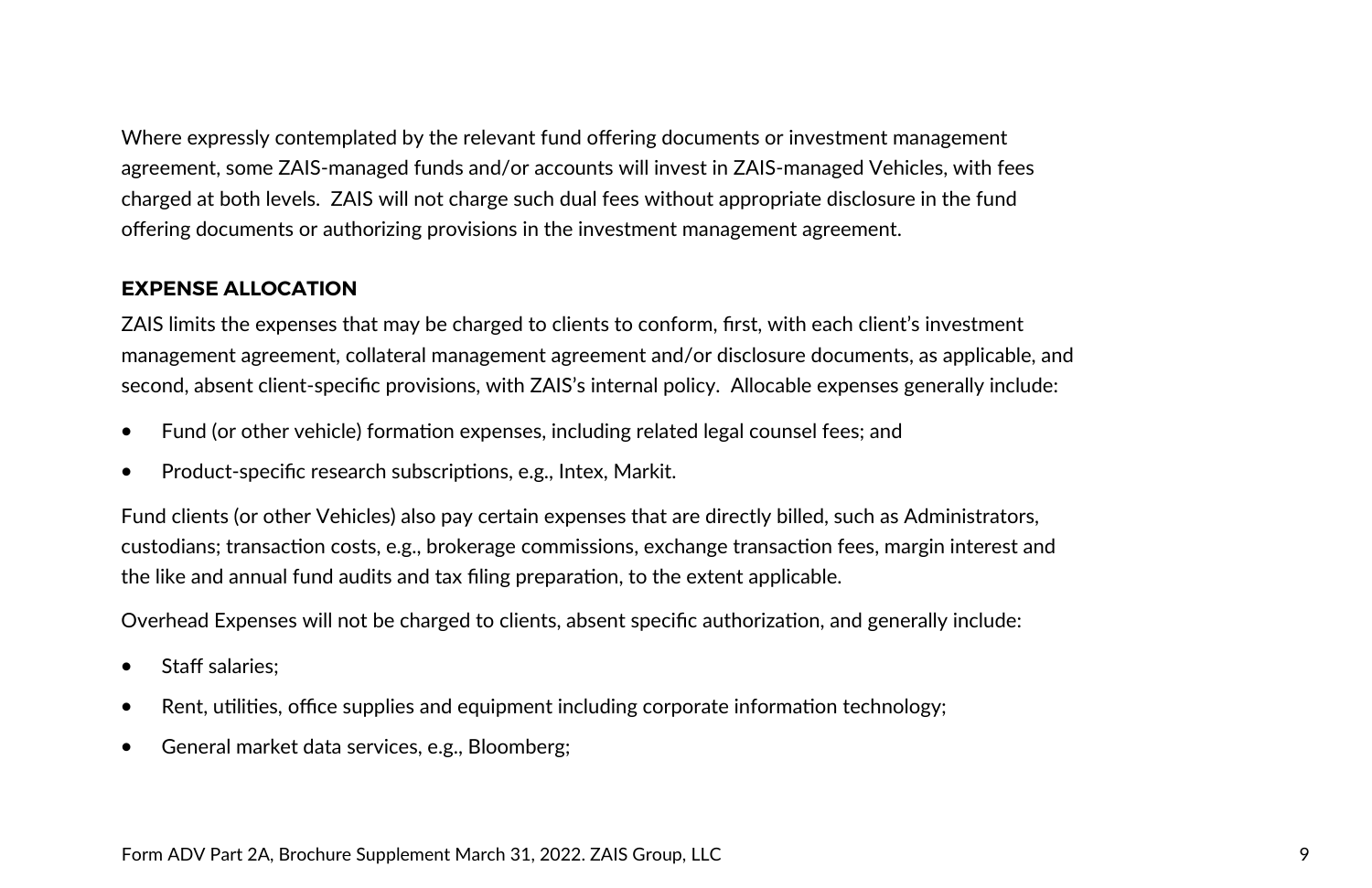- Other manager-related operating expenses, e.g., legal (other than fund specific or asset specific legal expenses) and consulting expenses, general liability and other insurance premiums; and
- Travel and entertainment.

# **Item 6 – Performance-Based Fees, Side-By-Side Management Fees and Compensation**

The entities ZAIS manages ("ZAIS Managed Entities") with hedge fund-style fee arrangements generally pay ZAIS Group an annual incentive fee or allocation based on a percentage of the net realized and unrealized profits attributable to each investor, subject to a hurdle (if any) set forth in each entity's investment management agreement. Additionally, ZAIS Managed Entities with hedge fund-style fee arrangements are subject to a perpetual loss carry forward, or "perpetual high-water mark," meaning that the ZAIS Managed Entities will not pay incentive fees or allocations with respect to positive investment performance generated for an investor in any year following negative investment performance until that loss is recouped, and an investor's capital balance surpasses the high-water mark.

ZAIS Managed Entities with private equity-style fee arrangements pay an incentive fee or allocation based on a priority of payments under which investors must receive their capital and a preferred return, as specified in the applicable investment management agreement, prior to any payments of incentive income to ZAIS Group.

In both hedge fund-style and private equity-style fee arrangements, ZAIS Group also collects an incentive fee or allocation upon an investor redemption or withdrawal if the criteria outlined above are met.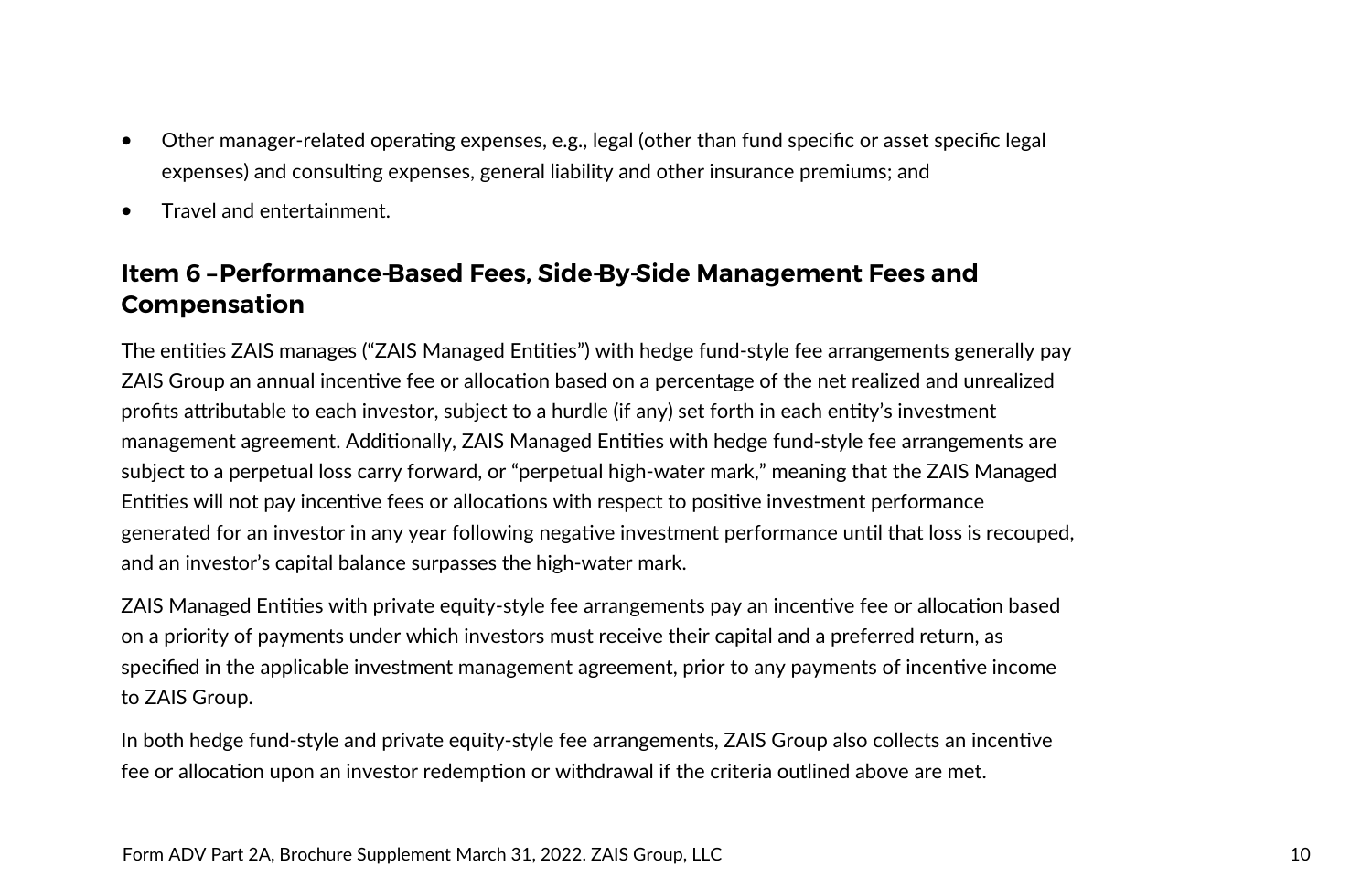For the Vehicles, incentive income is earned based on a percentage of cumulative profits, subject to the return of contributed capital, payment of subordinate management fees (if any) and a preferred inception to date return as specified in each Vehicle's collateral management agreement.

ZAIS Group (i) prepares a calculation of the incentive fee and invoices its clients of separately managed accounts and (ii) reviews and approves the calculations of the incentive fee or allocation prepared by the administrator for the funds or by the Trustee for the Vehicles.

The following table presents the range of incentive fee rates generally charged on the ZAIS Managed Entities during the year ended December 31, 2021:

| Incentive Income $^{(1)(2)}$ |           |  |  |
|------------------------------|-----------|--|--|
| <b>Funds and accounts</b>    | 10% - 20% |  |  |
| Vehicles <sup>(3)</sup>      | 20%       |  |  |

- $(1)$  Certain incentive fees and/or allocations have been and may in the future be adjusted or waived and therefore the actual rates may be different from those reflected in the range.
- (2) Incentive income earned for certain ZAIS Managed Entities is subject to a hurdle rate of return as specified in each ZAIS Managed Entity's operative agreement.
- (3) Includes incentive income for Structured Products, subject to each Vehicle's hurdle.

In light of varying incentive fees and/or allocations, ZAIS Group could have an incentive to favor any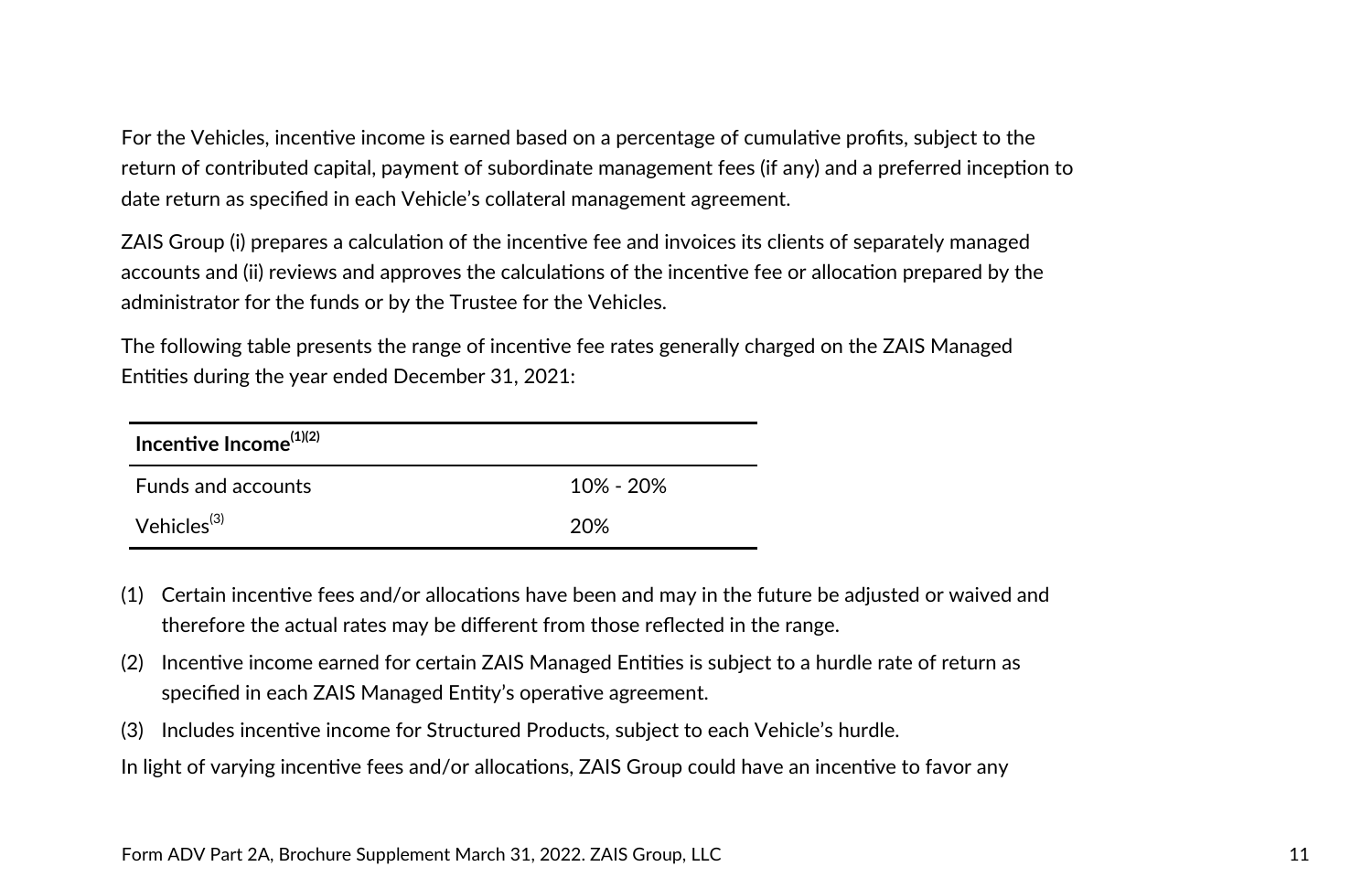accounts that pay higher performance fees. To mitigate this potential conflict of interest, ZAIS manages all accounts in a similar manner and consistent with its rigorous Allocations policy. Similarly, incentive fees and/or allocations could create a conflict of interest and incentivize ZAIS to over-value investments. To mitigate this potential conflict of interest, ZAIS's Valuation Committee operates independently from its portfolio managers and is chaired by its Chief Financial Officer.

# **Item 7 – Types of Clients**

ZAIS Group provides investment advisory services to pooled private investment funds and other vehicles, and to private accounts. Investors in the pooled vehicles are accredited and qualified; separately managed account clients are institutional investors.

Minimum investment amounts for private accounts are negotiated at the time an account is established, and the iniঞal commitments will depend on the complexity of the separate account. Pooled investment vehicles have minimum investment amounts that are set out in their offering documents. These amounts are dictated in some cases by the regulatory authority with jurisdiction over the investment vehicle.

Minimum investments in feeder funds for the pooled vehicles ZAIS currently offers is \$5 million. ZAIS reserves the right to waive or modify these minimums, in its sole discretion. Additionally, eligible ZAIS personnel may invest in either fund in amounts below the stated minimums.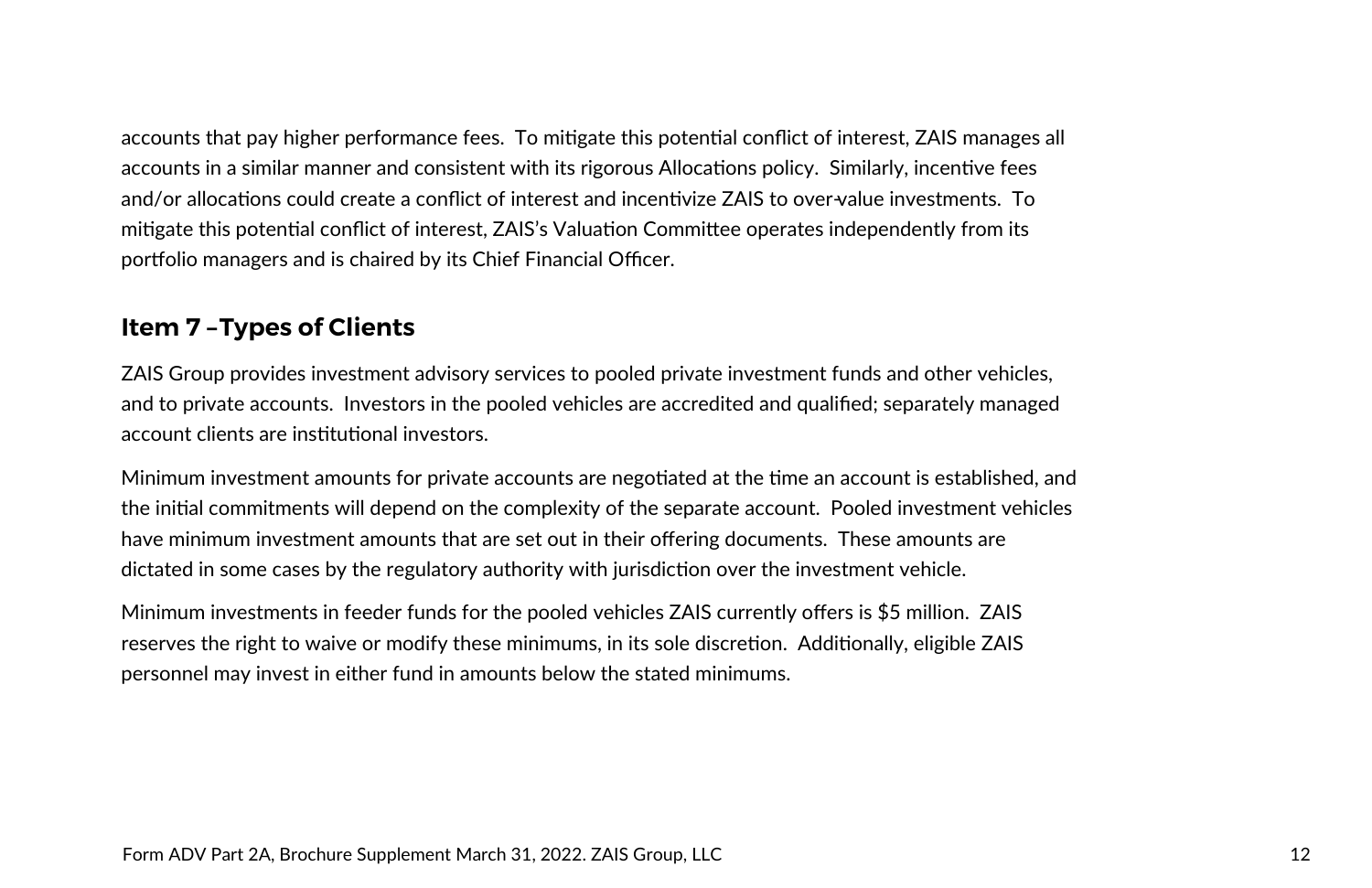# **Item 8 – Methods of Analysis, Investment Strategies and Risk of Loss**

Investments involve risk of loss that clients should be prepared to bear. The following are summaries of ZAIS's assets, strategies and their principal risks. More detailed disclosure is generally included in the offering document relating to a fund or will be provided on request to a managed account client.

### **CLO SECURITIES**

CLO securities are subject to credit, liquidity and interest rate risks. In addition, holders of CLO securities are subject to many of the same risks applicable to holders of RMBS, discussed below. CLO securiঞes generally are limited recourse obligations payable solely from the related CLO collateral or its proceeds. If distributions on the underlying CLO collateral are insufficient to make payments on the CLO securities, no other assets will be available to pay the deficiency, and after the underlying assets have been sold, the CLO's obligation to pay any deficiency will be extinguished.

CLO collateral generally consists of high yield and non-investment grade-rated loans, structured finance securities, high yield debt securities and other instruments that are typically rated below investment grade. High yield debt securities and certain loans may be unsecured and may be subordinated to certain other obligations of the issuer.

### **STRUCTURED FINANCE SECURITIES**

Investments in structured finance securities differ from those of traditional debt securities. Among the major differences are that interest and principal payments are made more frequently, usually monthly, and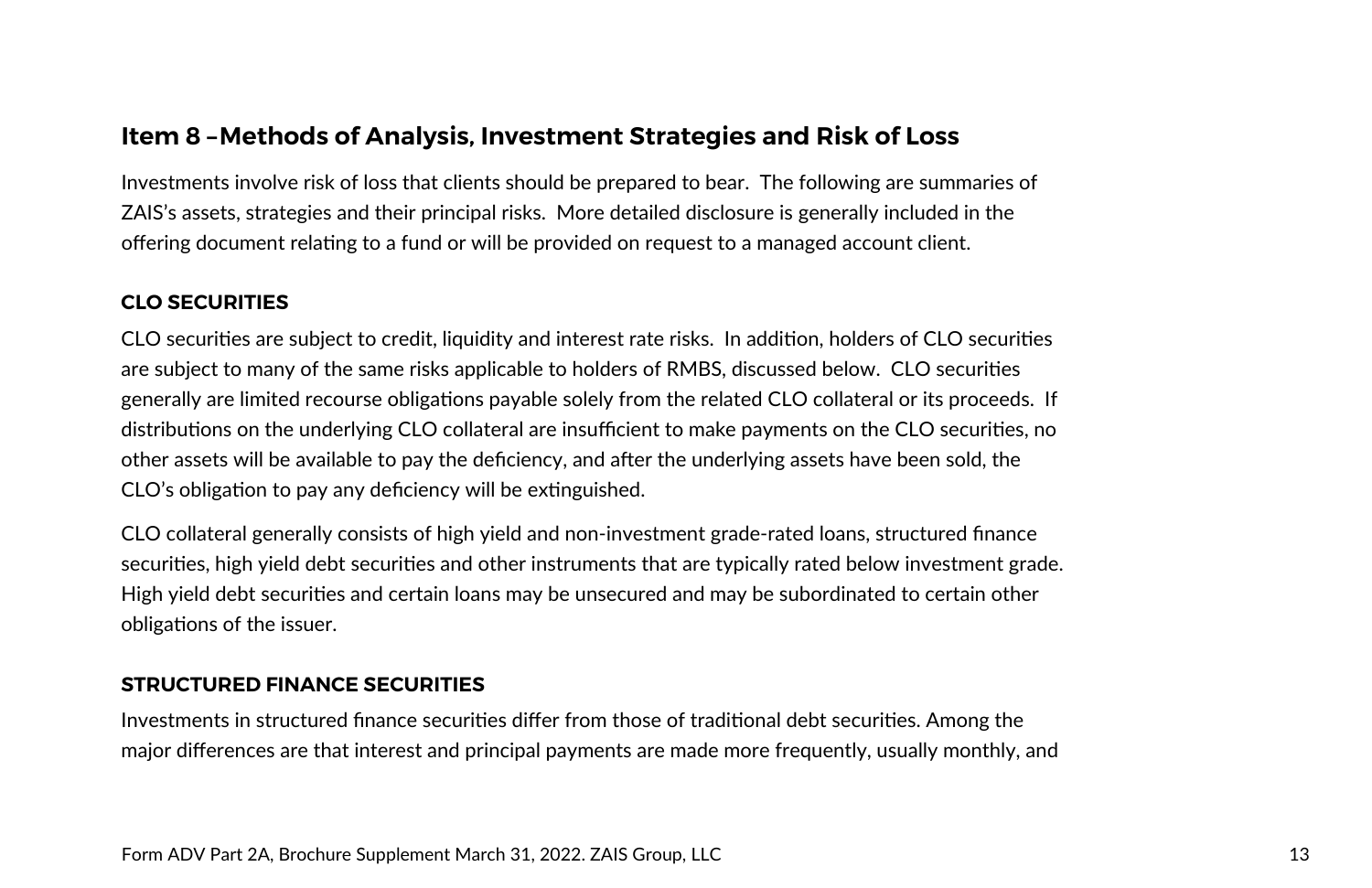that principal may be prepaid at any time because the underlying debt instruments generally may be prepaid at any time. Credit card receivables, automobile, boat and recreational vehicle installment sales contracts, commercial and industrial bank loans, home equity loans and lines of credit, manufactured housing loans, corporate debt securiঞes , consumer installment loans, small business loans, student loans and various types of accounts receivable commonly support structured finance securiঞes. Holders of structured finance securities bear various risks, including credit, liquidity, interest rate, market, operations, structural and legal risks. The risk of investing in structured finance securities ultimately depends on the debtors paying their loans.

### **RESIDENTIAL MORTGAGE-BACKED SECURITIES ("RMBS")**

Holders of RMBS bear various risks, including credit, market, interest rate, structural and legal risks. RMBS represent interests in pools of residential mortgage loans secured by one to four family residential mortgage loans, which may be prepaid at any time. Residential mortgage loans are obligations of the borrowers only and are not typically insured or guaranteed by any other person or entity, although some loans may be securitized by government agencies. The rate of prepayment defaults and losses on residential mortgage loans will be affected by a number of factors, including general economic conditions and those in the geographic area where the mortgaged property is located, the terms of the loan and the borrower's financial circumstances and equity in the mortgaged property. If a residential mortgage loan is in default, foreclosure may be a lengthy and difficult process, and may involve significant expenses. Further, the market for defaulted residential mortgage loans or foreclosed properties may be very limited.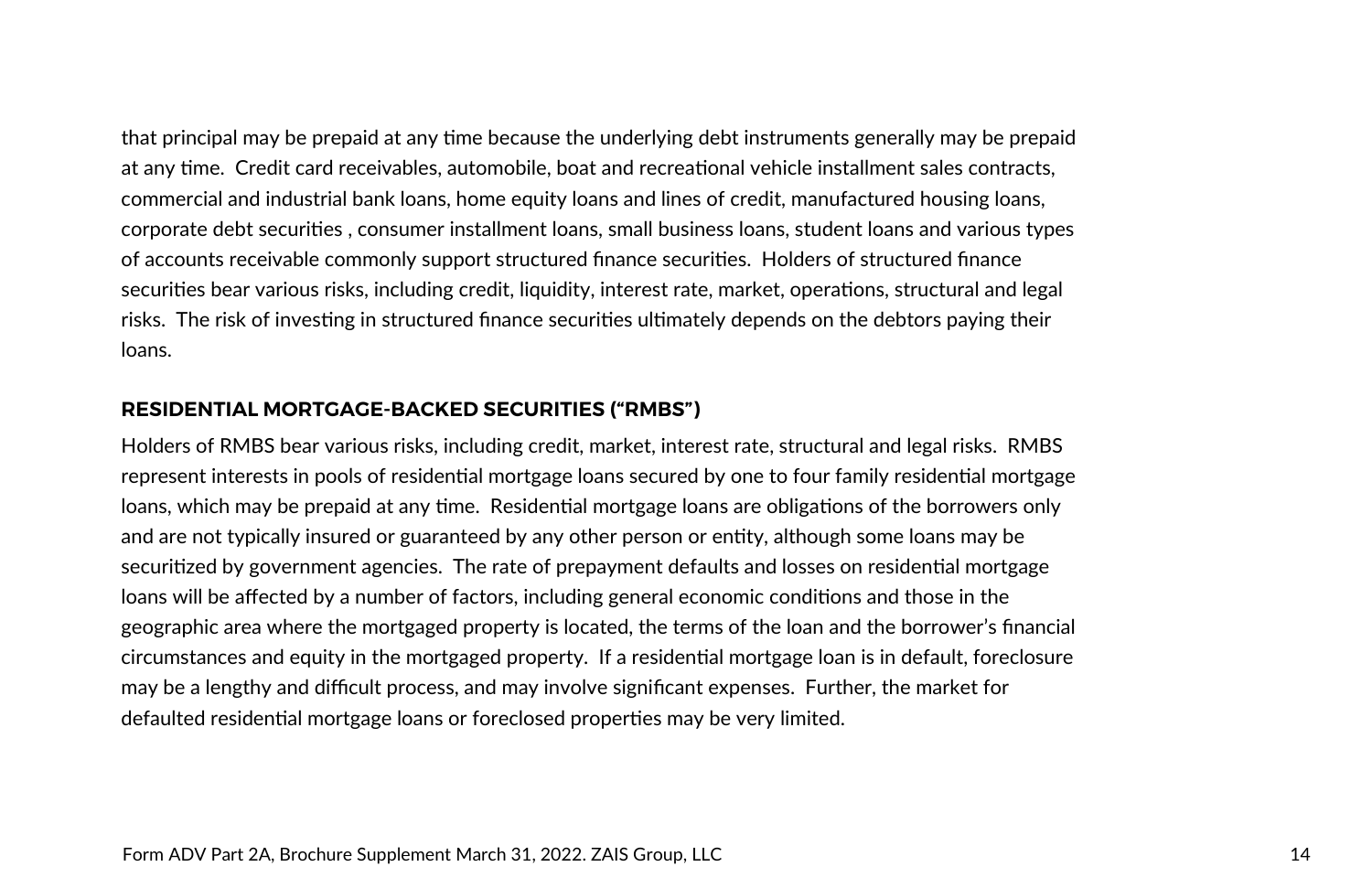### **COMMERCIAL MORTGAGE-BACKED SECURITIES ("CMBS") AND COMMERCIAL REAL ESTATE**

Collateral underlying CMBS generally consists of mortgage loans secured by income producing property, such as regional malls, other retail space, office buildings, industrial or warehouse properties, hotels, rental apartments, nursing homes, senior living centers, student housing facilities and self-storage properties. Performance of a commercial mortgage loan depends primarily on the net income generated by the underlying mortgaged property. The market value of a commercial property similarly depends on its income -generating ability. As a result, income generation will affect both the likelihood of default and the severity of losses with respect to a commercial mortgage loan. Any decrease in income or value of the commercial real estate underlying an issue of CMBS could result in cash flow delays and losses on the related issue of CMBS. Most commercial mortgage loans underlying CMBS are effectively nonrecourse obligations of the borrower.

### **SYNTHETIC SECURITIES**

ZAIS invests some client assets in synthetic securities, the reference obligations of which may be substantially the same as CLO securities or structured finance securities. Investments in synthetic securities present risks in addition to those of directly purchasing the underlying reference obligation securities or structured finance securities. For each synthetic security, a fund will usually have a contractual relationship only with the counterparty of the synthetic security and not the obligor on the reference obligation. A fund generally will have no right directly to enforce the reference obligor's compliance with the terms of the reference obligation, nor any rights of set-off against the reference obligor, nor directly benefit from the collateral, if any, supporting the reference obligation and will not have the benefit of the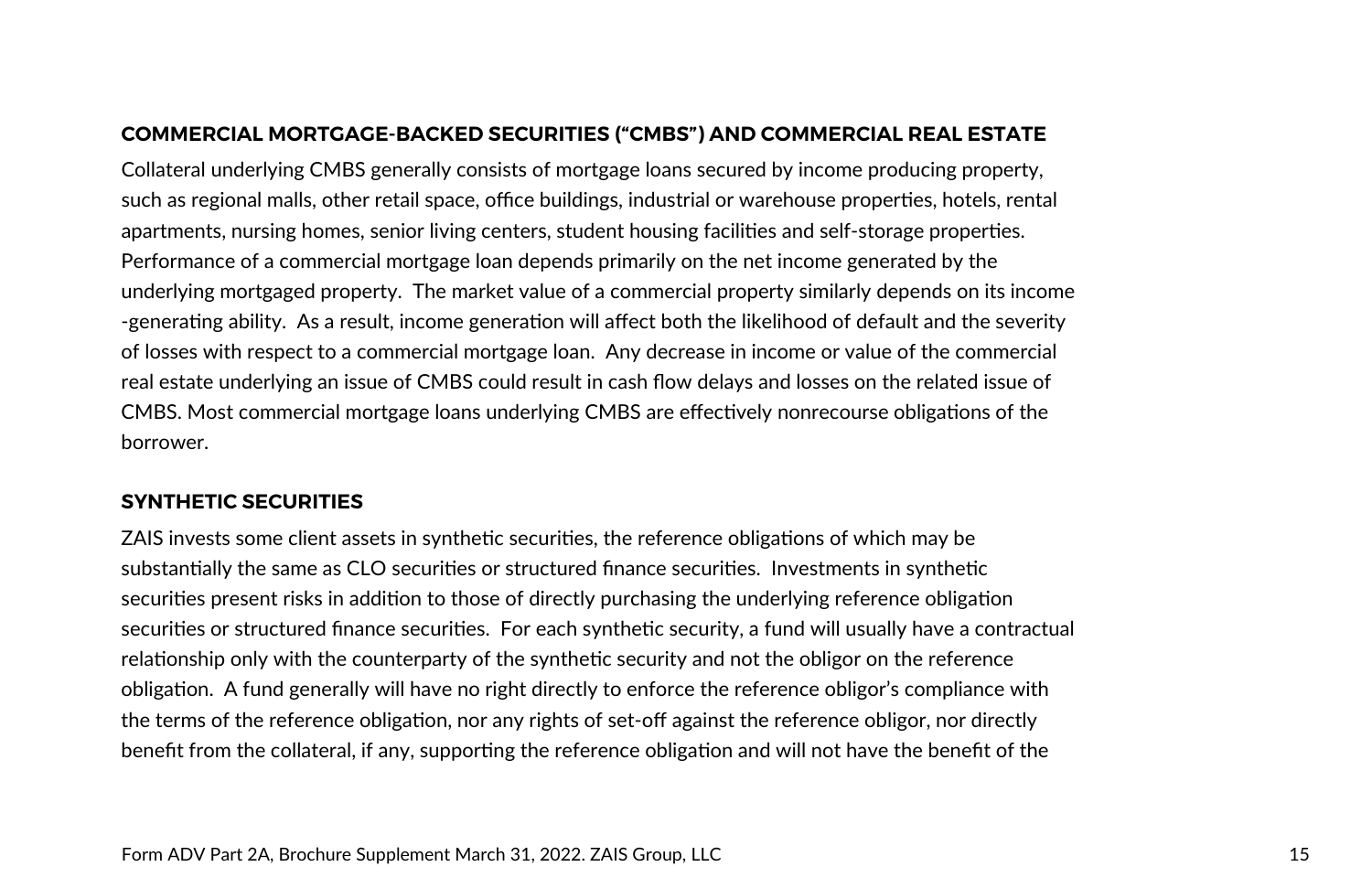remedies that would normally be available to a holder of the reference obligation. In addition to general market risks, synthetic securities are subject to liquidity risk and the counterparty's credit risk. ZAIS also invests in other synthetic securities, including TRS and CDX Derivatives.

### **REPACKAGED SECURITIES**

Investments may consist of trust certificates or similar securities of the type generally considered to be repackaged securities. Repackaged securities may present risks similar to those of the other types of investments that may have greater significance for repackaged securities. Repackaged securities may be subject to prepayment risk, credit, liquidity, market, structural, legal and interest rate risks. These risks may depend on any associated hedge agreement providing for the exchange of interest accruing on the security being repackaged into interest stated to be payable on the trust cerঞficates or similar securiঞes. The performance of a repackaged security will be affected by a variety of factors, including the level and timing of payments and recoveries on and the characteristics of the underlying collateral, the remoteness of those assets from the originator or transferor and the adequacy of and ability to realize upon the collateral.

### **BANK DEBT AND LEVERAGED LOANS**

Bank debt includes interests in loans to companies or their affiliates to finance a capital restructuring or in connection with recapitalizations, acquisitions, leveraged buyouts, refinancing or other leveraged transactions, the arrangement of longer-term loans or the issuance and sale of debt obligations. These loans, which bear primarily floating rates, have generally been arranged through private negotiations between a corporate borrower and one or more financial institutions ("Lenders"), including banks.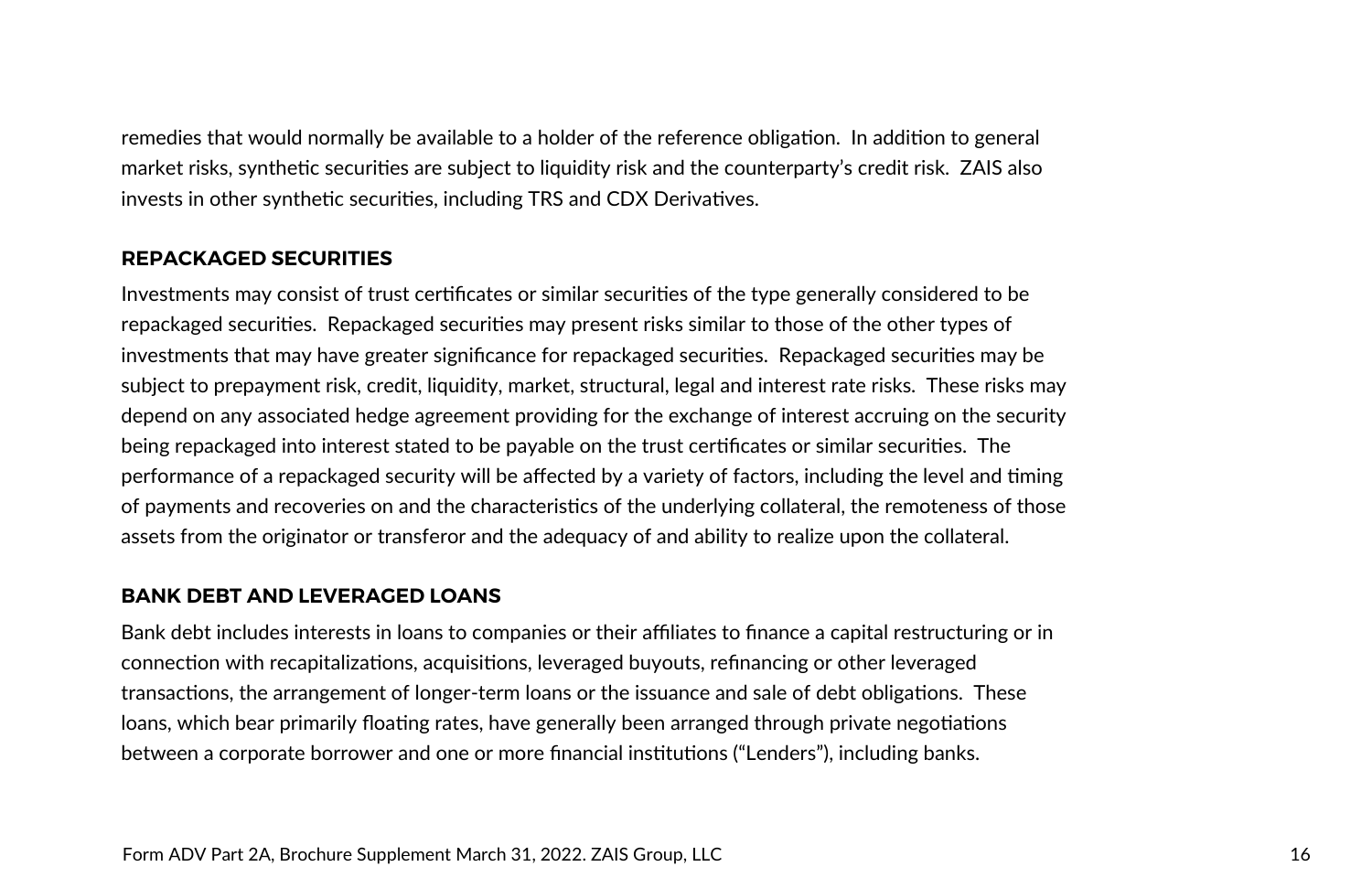Investment may be in the form of participations in loans ("Participations") or of assignments of all or a portion of loans from third parties ("Assignments"). ZAIS currently focuses on investments in Assignments.

In certain cases, the rights and obligations acquired through the purchase of an Assignment may differ from, and be more limited than, those held by the assigning seller. Assignments are sold strictly without recourse to the selling institutions, and the selling institutions will generally make no representations or warranties about the underlying loan, the borrowers, the loans' documentation or any collateral securing the loans.

Interests in loans are also subject to additional liquidity risks. Loans are generally subject to legal or contractual restrictions on resale. Loans are not listed on any securities exchange or automatic quotation system; rather, they are traded by banks and other institutional investors engaged in loan syndication. As a result, no active market may exist for some loans. ZAIS relies on third party pricing sources to value these loans. The accuracy and/or reliability of the pricing depends on the loan's liquidity.

### **SHORT SALES**

ZAIS sometimes engages in short sales of index instruments. Short sales can, in certain circumstances, substantially increase the impact of adverse price movements on a portfolio. A short sale involves the risk of a theoretically unlimited increase in the market price of the particular investment sold short, which could result in an inability to cover the short position and a theoretically unlimited loss. There can be no assurance that securities necessary to cover a short position will be available for purchase.

There is also the risk that the securiঞes borrowed for a short sale must be returned to the securiঞes lender on short notice. If ZAIS is asked to return borrowed securities when other short sellers of the security are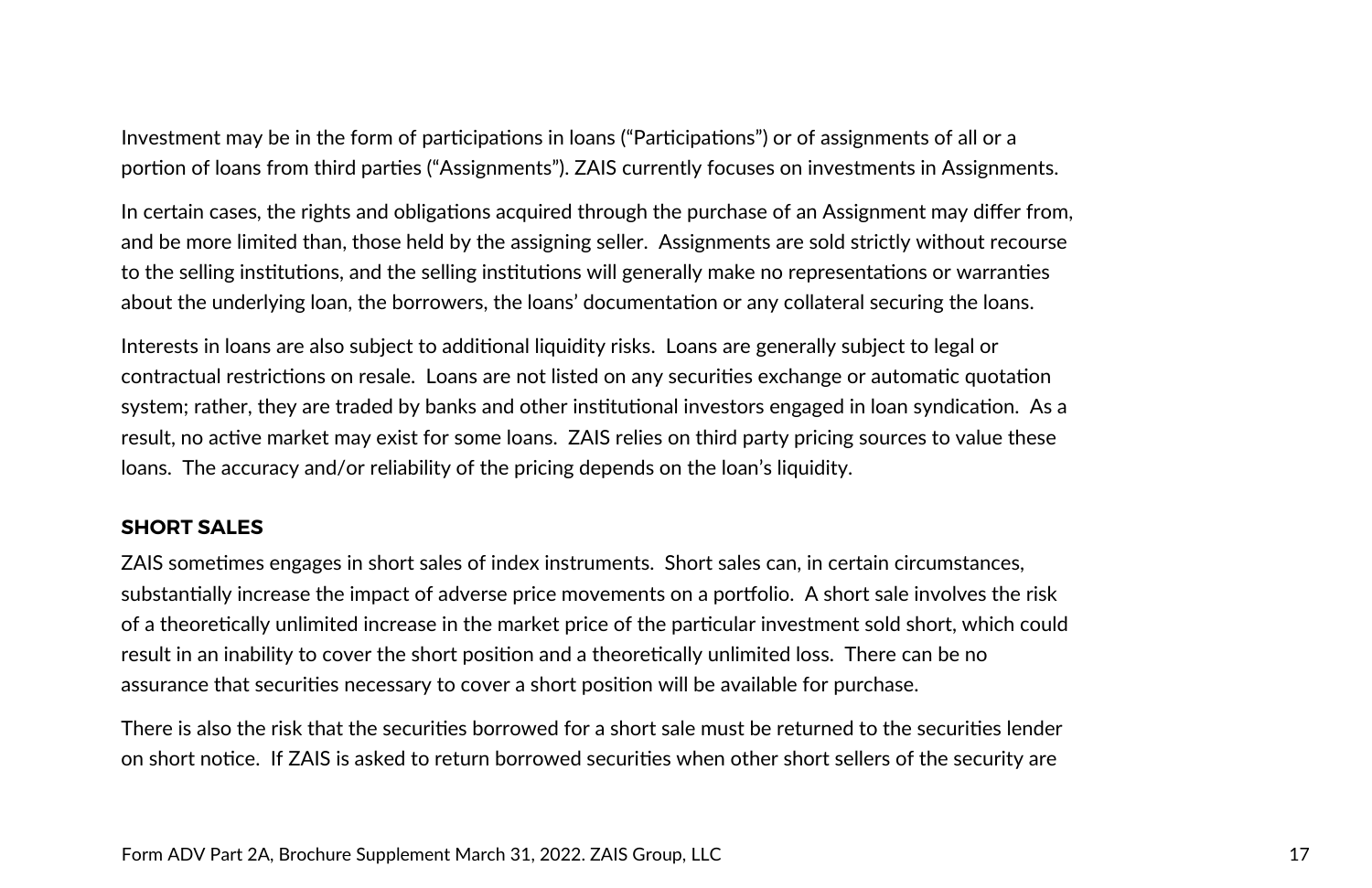receiving similar requests, a "short squeeze" can occur, and ZAIS may have to replace the borrowed securities with purchases on the open market at the most disadvantageous time, possibly at prices significantly higher than the proceeds received in the original short sale. ZAIS's inability to continue to borrow securiঞes previously sold short may also force ZAIS to unwind other elements of an investment position, possibly at a loss. From time to time, regulatory or legislative action taken by regulators around the world may restrict the ability of ZAIS to enter into short sales.

### **OPTIONS**

Purchasing put and call options, as well as writing such options, are highly specialized activities and entail greater than ordinary investment risks. Because option premiums paid or received by an investor are small in relation to the market value of the investments underlying the options, buying and selling put and call options can result in large amounts of leverage. As a result, the leverage offered by trading in options could cause the value of a fund to be subject to more frequent and wider fluctuations and potentially greater losses than would be the case if it did not invest in options.

### **CYBERSECURITY RISK**

In the course of conducting its business, ZAIS and its third -party service providers process, store and transmit electronic information, including personally identifiable information ("PII") about its clients and investors, including transaction information and know-your-customer information. While we and our providers have in place policies, procedures and systems to protect this data from loss and security breaches, these procedures may not protect against all threats, and may not identify an intrusion until long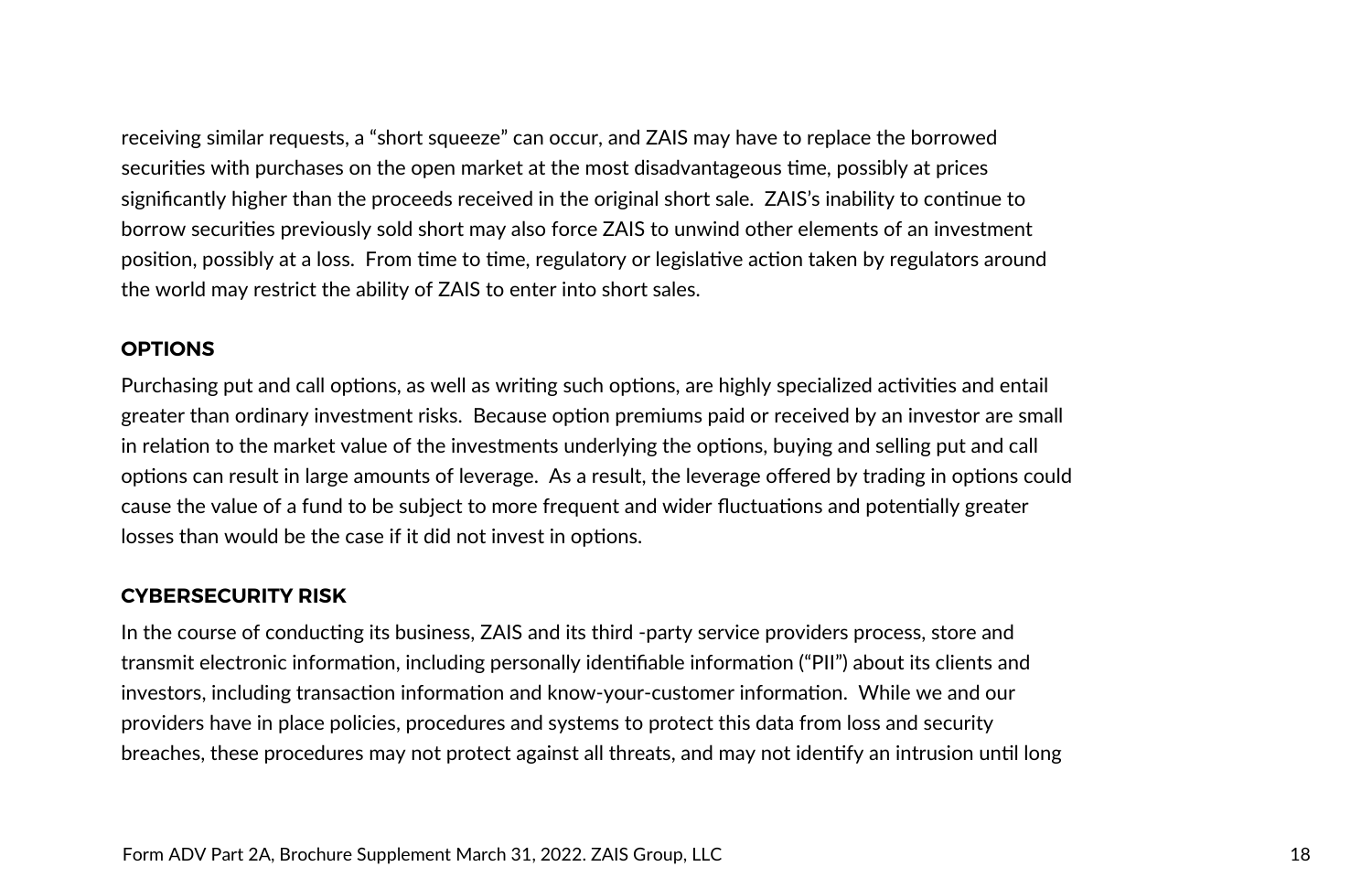after the incident, as the nature of the threats changes frequently and detection software cannot always keep pace with these new developments. Further, bad actors often take measures to thwart detection, which can further impede identifying and remediating a breach. As a result, there can be no assurance that information about ZAIS's clients and investors, including their PII and transactions, will not be improperly accessed, used or disclosed.

Additionally, a significant breach of ZAIS's network could cause a disruption of business, financial loss, regulatory scrutiny and reputational harm which, in turn, could adversely affect ZAIS's clients, our investors and ZAIS.

### **MARKET VOLATILITY RISK**

At times, volatile market conditions have a significant impact on the value of private investments. In addition, terrorist attacks, other acts of violence or war, natural hazards, and/or forces majeure have in the past affected, and could again affect, the operations and profitability of a Fund's investments. Such events also could cause consumer confidence and spending to decrease or result in increased volatility in the U.S. and worldwide financial markets and economy. Any of these occurrences could have a significant impact on the operations and, on the return of a Fund's investments.

### **COVID-19 PANDEMIC**

Certain impacts to public health conditions particular to the coronavirus (COVID-19) outbreak may continue to have significant negative impacts on the operations, profitability and investments of our funds and managed accounts. The extent of the impact to the financial performance will depend on future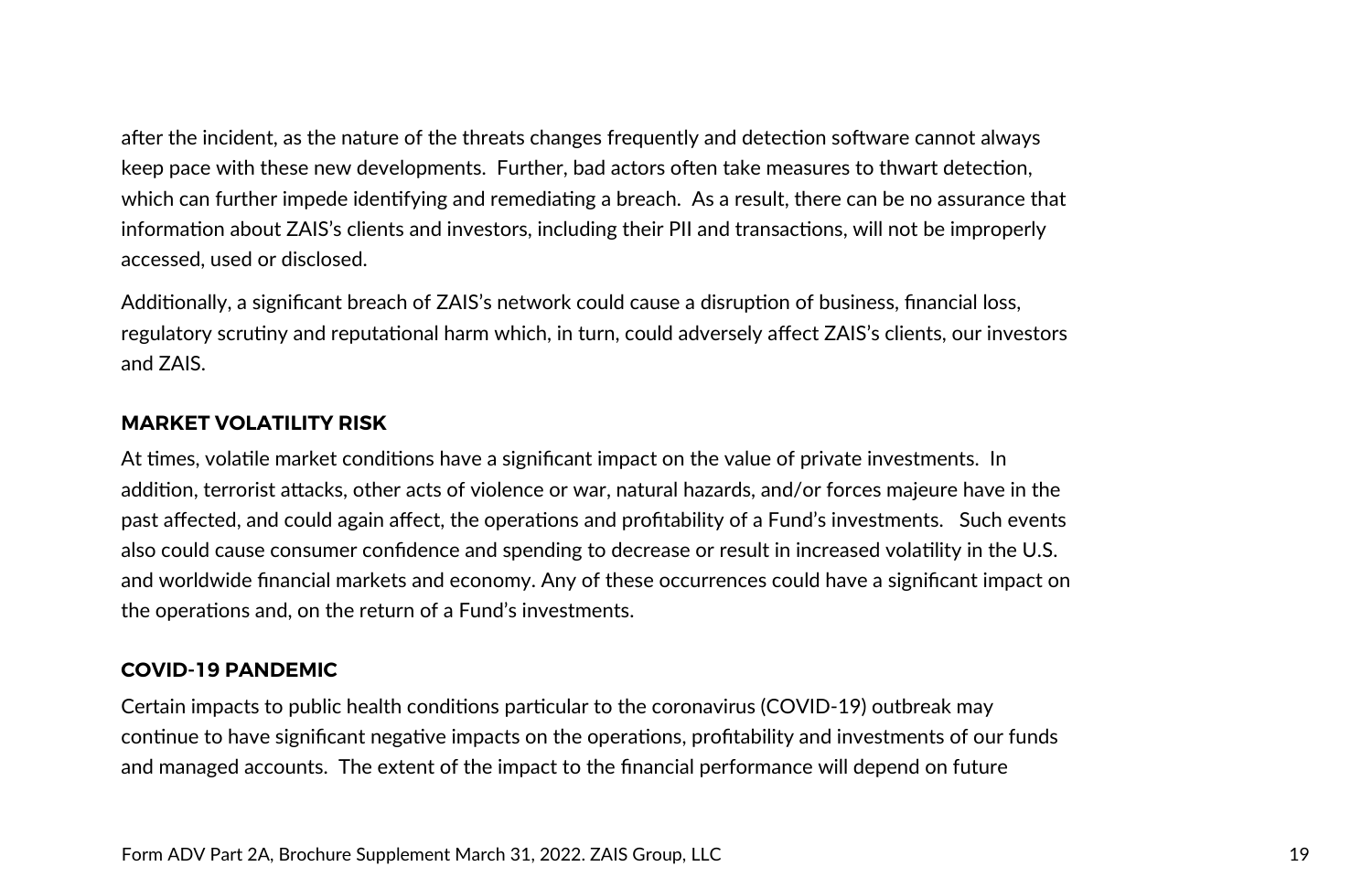developments, including (i) the continued duration of the outbreak, (ii) the continued rollout of vaccines and the ability of vaccines to prevent illness over time, (iii) the impact of any additional COVID-19 variants on vaccines, (iv) any restrictions and advisories, (v) the continued effects on the financial markets and (vi) the continued effects on the economy overall, all of which continue to be uncertain and cannot be predicted. If the financial performance of such investments is impacted for an extended period, the investment results of any fund or managed account may continue to be materially adversely affected.

# **Item 9 – Disciplinary Information**

ZAIS Group is required to disclose all material facts about any legal or disciplinary events that would be material to your evaluation of ZAIS or the integrity of its management. ZAIS has no items to disclose.

# **Item 10 – Other Financial Industry Activities and Affiliations**

ZAIS Group is registered with the CFTC as a commodity trading advisor and commodity pool operator. Certain of its personnel are registered as associated persons. ZAIS operates its funds under the requirements of Commodity Exchange Act Section 4.7. The CFTC does not address the merits of a particular pool or the adequacy or accuracy of any offering memorandum or other disclosure statement.

ZAIS's wholly owned subsidiaries and Relying Advisers, ZAIS Leveraged Loan Manager, LLC, ZAIS Leveraged Loan Manager 2, LLC, ZAIS Leveraged Loan Manager 3, LLC and ZAIS Leveraged Loan Master Manager, LLC provide ongoing collateral and asset management services to support ZAIS's CLO management business.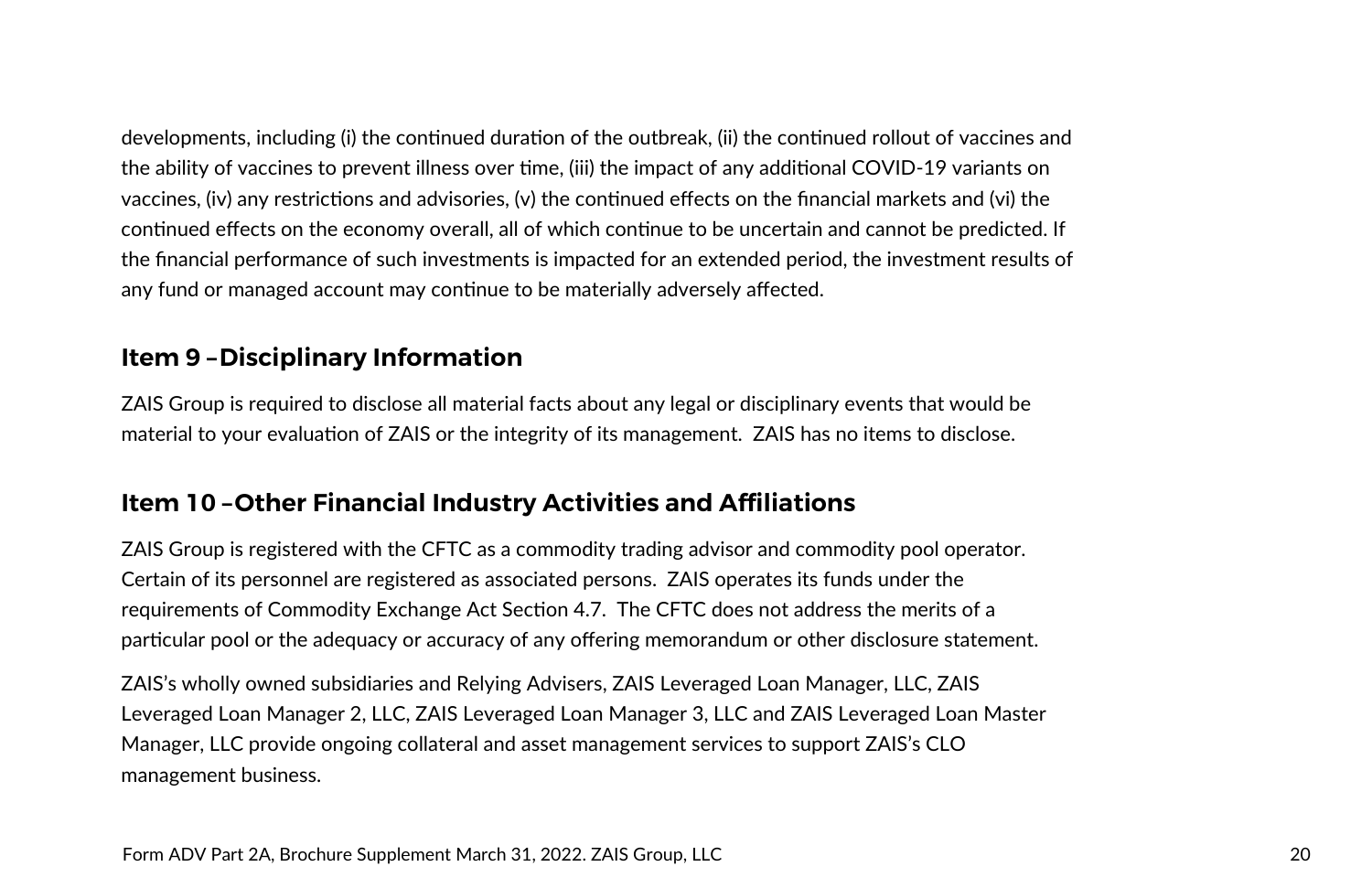ZAIS Group (UK) Limited, a wholly owned ZAIS subsidiary, formed under the laws of England and Wales, operates as an appointed representative of Infinity Asset Management LLP, which is authorized and regulated by the Financial Conduct Authority.

# **Item 11 – Code of Ethics, Participation or Interest in Client Transactions and Personal Trading**

ZAIS Group has adopted a Code of Ethics stating its commitment to maintain the highest ethical standards. In keeping with these standards, ZAIS personnel must always place clients' interests ahead of their own interests.

In managing ZAIS's private accounts and pooled investment vehicles, there may be occasions when it becomes appropriate to transfer an investment from one client to another. ZAIS's policy states that the price for these transfers will be determined on a basis that is fair, reasonable and equitable to all clients and in a manner that avoids any actual or appearance of favoritism or discrimination among clients.

ZAIS policy permits cross trades so long as no client is disfavored. Generally, cross trades between clients will be permitted if: (1) third party bids are obtained to assess appropriate market values, (2) ZAIS receives any necessary client permissions; and (3) complete records are maintained. Any cross trades involving assets for which third party bids are not available will only be executed after obtaining a reasonable, independent indicator of value and approval from the ZAIS Conflicts and Cross Trades Committee. Once pre-approved, the cross trade(s) will be completed within one business day. If there is an overall investment strategy that impacts the re-allocation of multiple securities from one set of clients to another through a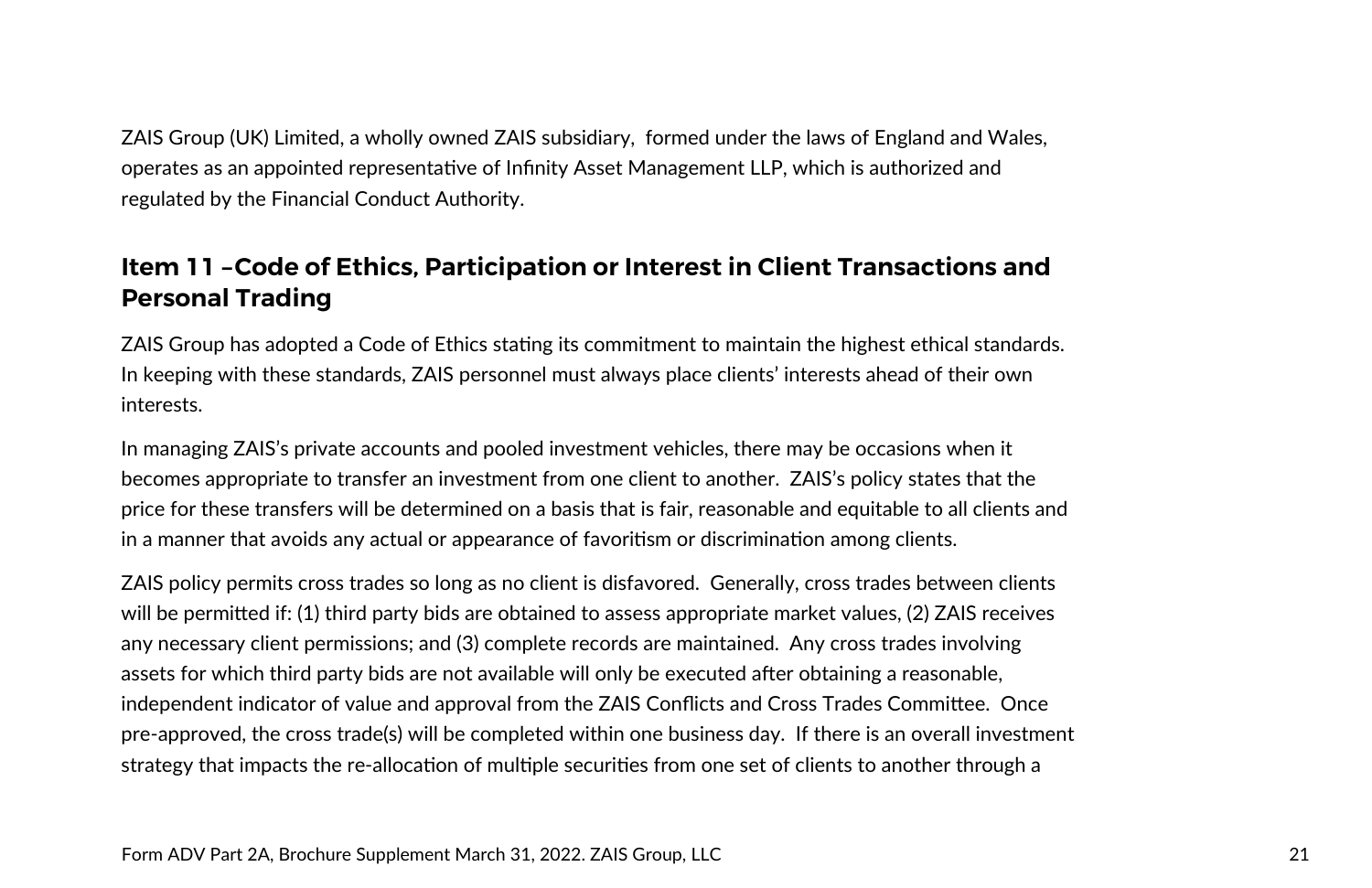series of cross trades over time, the Conflicts and Cross Trades Committee will consider the impact of those trades on the underlying client accounts. No cross trades to implement such a strategy may be executed until and unless the Committee has approved the strategy. ZAIS does not receive any special compensation for cross trades.

While cross trades may create the appearance of a conflict of interest, ZAIS believes its cross trade procedures mitigate the potential conflict and provide all parties to the transaction with a fair and equitable price.

ZAIS generally does not buy or sell securities for itself that it recommends to clients or buy or sell securities it owns from or to any client. In exceptional circumstances, ZAIS will buy securities from or sell securities to one or more clients. When ZAIS acts as a principal in such a transaction, it complies with Section 206(3) of the Advisers Act, after review by and approval from ZAIS's Conflicts and Cross Trades Committee or CCO. as appropriate.

ZAIS and its principals and/or related persons invest in certain entities that ZAIS or its affiliates manage and in managers of funds and entities in which clients of ZAIS may invest. Any of the former type of investments would require approval from ZAIS's Chief Compliance Officer, who may in her discretion refer a matter to the ZAIS Conflicts and Cross Trades Committee.

Under ZAIS's Code of Ethics and policy on personal investments, all personnel must pre-clear investments in private placement and initial public offering securities. To monitor compliance with the Code of Ethics, ZAIS requires that personnel provide statements of securiঞes holdings not less than quarterly and an annual Code of Ethics Certification that provides, among other things, a list of (i) all investment accounts over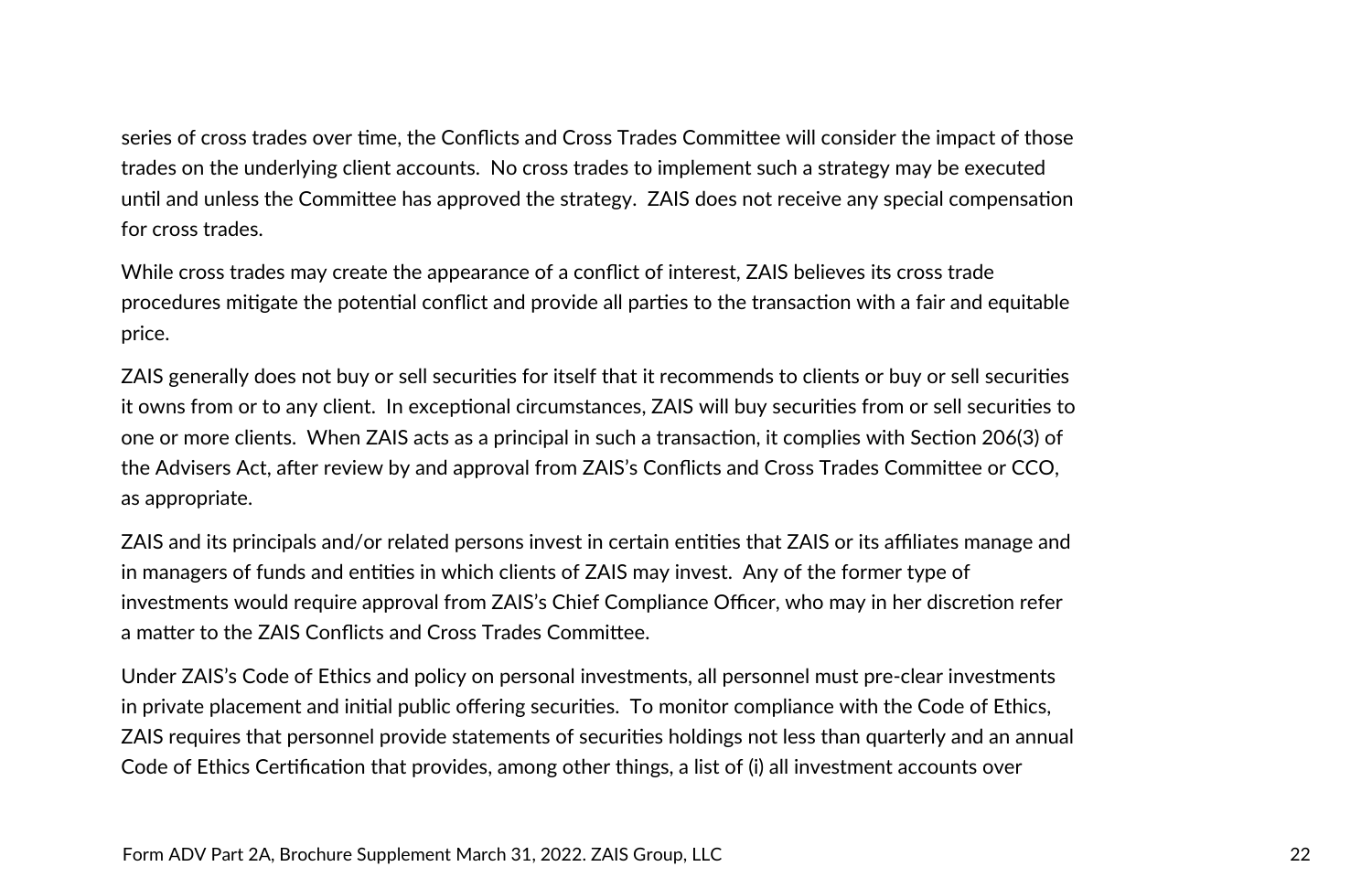which they have investment control (including certain related persons' accounts), (ii) their outside business activities, (iii) any significant role they or their related persons have in certain external businesses and (iii) any securiঞes in which such personnel or any related person has any beneficial ownership, to ZAIS's Compliance Department.

ZAIS will provide a copy of its Code of Ethics to any client or prospective client upon request. Clients may request a copy of the Code of Ethics by email at compliance@zaisgroup.com.

# **Item 12 – Brokerage Practices**

ZAIS Group generally has the authority to select the broker or dealer to be used and negotiate the commission rates or, as in most instances, markups or markdowns, to be paid without obtaining specific client consent. In selecting brokers or dealers, ZAIS is not required to solicit competitive bids and is not obligated to seek the lowest possible execution cost but, rather, seeks the best execution in light of the circumstances of each transaction, giving consideration to qualitative as well as quantitative factors.

ZAIS, as a matter of policy, will aggregate client transactions where possible and when advantageous to clients. Generally, ZAIS will not aggregate client transactions with transactions for ZAIS and its personnel or principals.

ZAIS, as a matter of policy, does not use brokerage commissions (or markups or markdowns) to obtain research or other products or services (so-called "Soft Dollars"). As such, ZAIS has no incentive to select or recommend a broker or dealer based on its interest in receiving the research or related services, rather than on clients' interest in receiving best execution.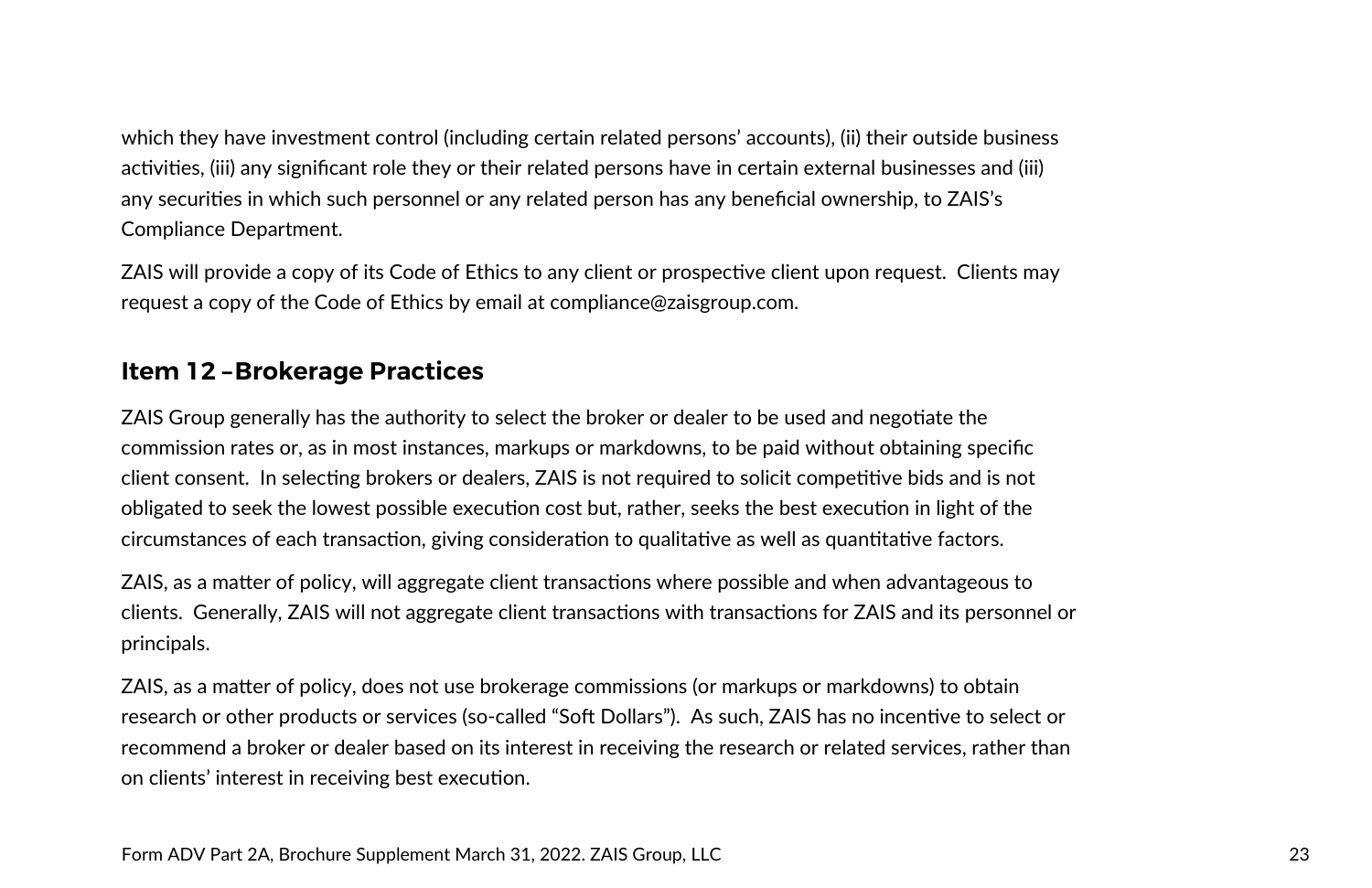Several advisory clients have investment strategies and investment policies that are the same as or substantially similar to other clients. Accordingly, clients may invest in many of the same securities and issues. ZAIS allocates investment opportunities and aggregated trades to clients in a fair and equitable manner over time, consistent with each client's stated investment objectives, and will never allocate trades based on an account's performance or fee structure.

In determining the allocation of trades, ZAIS considers each participating account's size, diversification, cash availability, investment objectives, life cycle and any other relevant factors. Any partial fills are allocated pro-rata among the participating clients per the specified allocation unless otherwise designated in writing. Minimal deviations from the intended allocation are permitted in the interest of maintaining round lots. Clients participating in any aggregated transactions receive an average price; transaction costs are shared on a pro-rata basis.

ZAIS strives to execute trades in a timely and accurate manner. Occasionally, though, personnel make trade errors, such as:

- a) Trades that should not have occurred (e.g., trades that are not legally permitted, not within a client's mandate or not authorized by a fund's governing document), or
- b) Trades that were erroneously executed (e.g., incorrect security, quantity, price, terms or allocation).

ZAIS takes appropriate action to correct or limit the consequences of any trade errors, and to date, has always allocated any resulting profit for the benefit of the affected client and reimbursed the client for any resulting losses.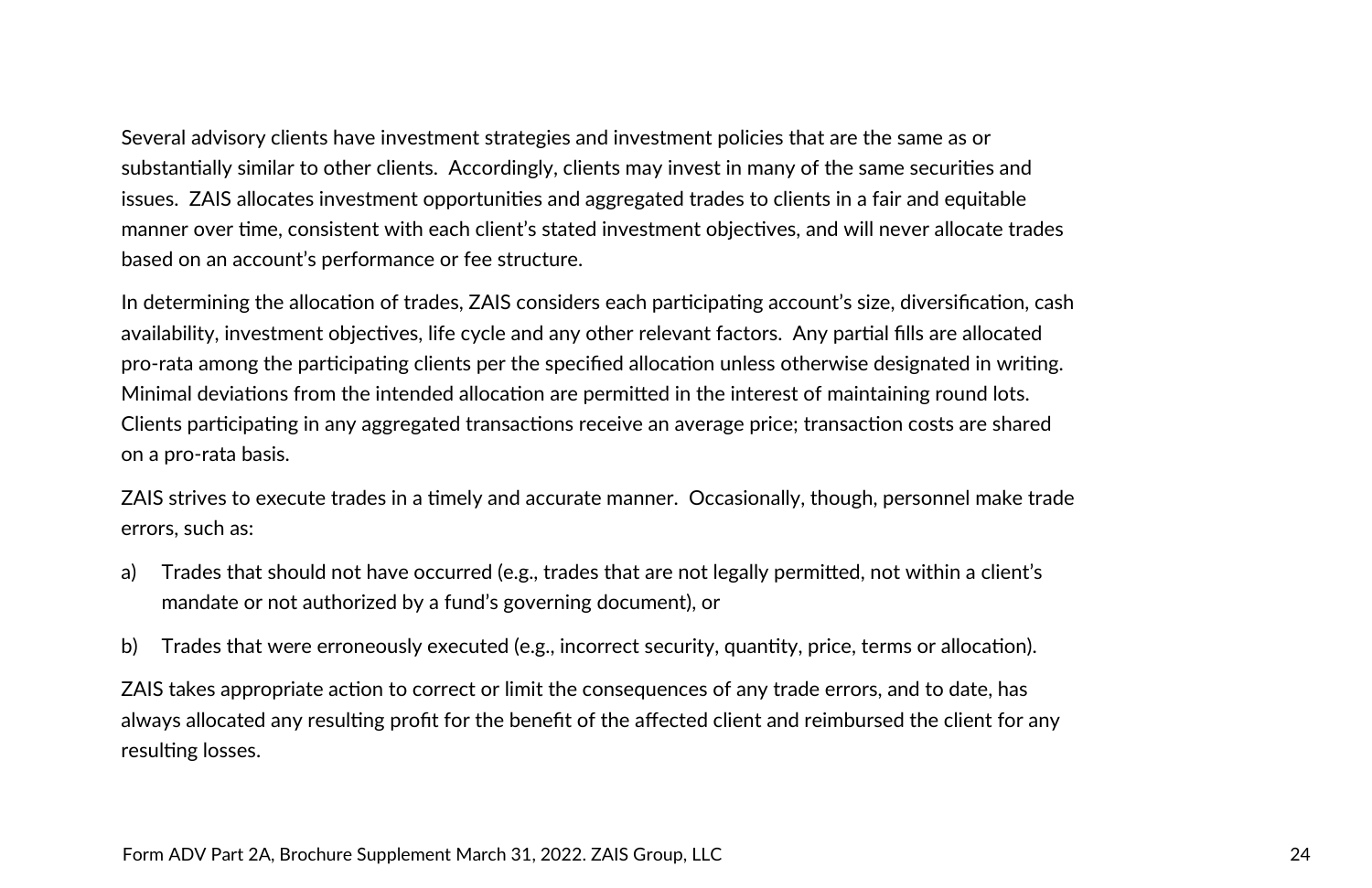# **Item 13 – Review of Accounts**

ZAIS Group's Financial Reporting Department reviews all periodic net asset value ("NAV") reports prepared by each entity's administrator. In most cases, the NAV report is prepared monthly, although some clients and investors receive quarterly reports.

ZAIS reviews all periodic trustee reports for Vehicles where a trustee has been appointed. Trustee reports are made available to investors monthly and on distribution dates by the Trustee via the Trustee website.

In addition, an experienced Portfolio Manager is assigned to each fund, account and Vehicle and is responsible for monitoring and maintaining compliance with applicable guidelines. The Portfolio Manager is responsible for reviewing the above reports before they are distributed.

# **Item 14 – Client Referrals and Other Compensation**

ZAIS Group has agreements with third party marketing representatives to solicit prospective investors for ZAIS-managed funds or a separately managed account. When referrals are made, ZAIS pays a negotiated fee based on assets under management or net profits referred by the representatives. Currently, Investment Marketing Asia Pte. Ltd., Wealth of Nations Advisors Pty Ltd. and Old City Securities, LLC are actively soliciting prospective new clients or investors and will be compensated for any successful solicitations. ZAIS also pays Silver Leaf Partners, LLC for services provided in connection with the advisory client it previously brought to ZAIS. While the SEC has determined that use of third party marketers gives rise to a conflict of interest, e.g., if the marketers put their interests in being paid a referral fee ahead of the client's or investor's interest in receiving suitable recommendations, we believe our clients and investors are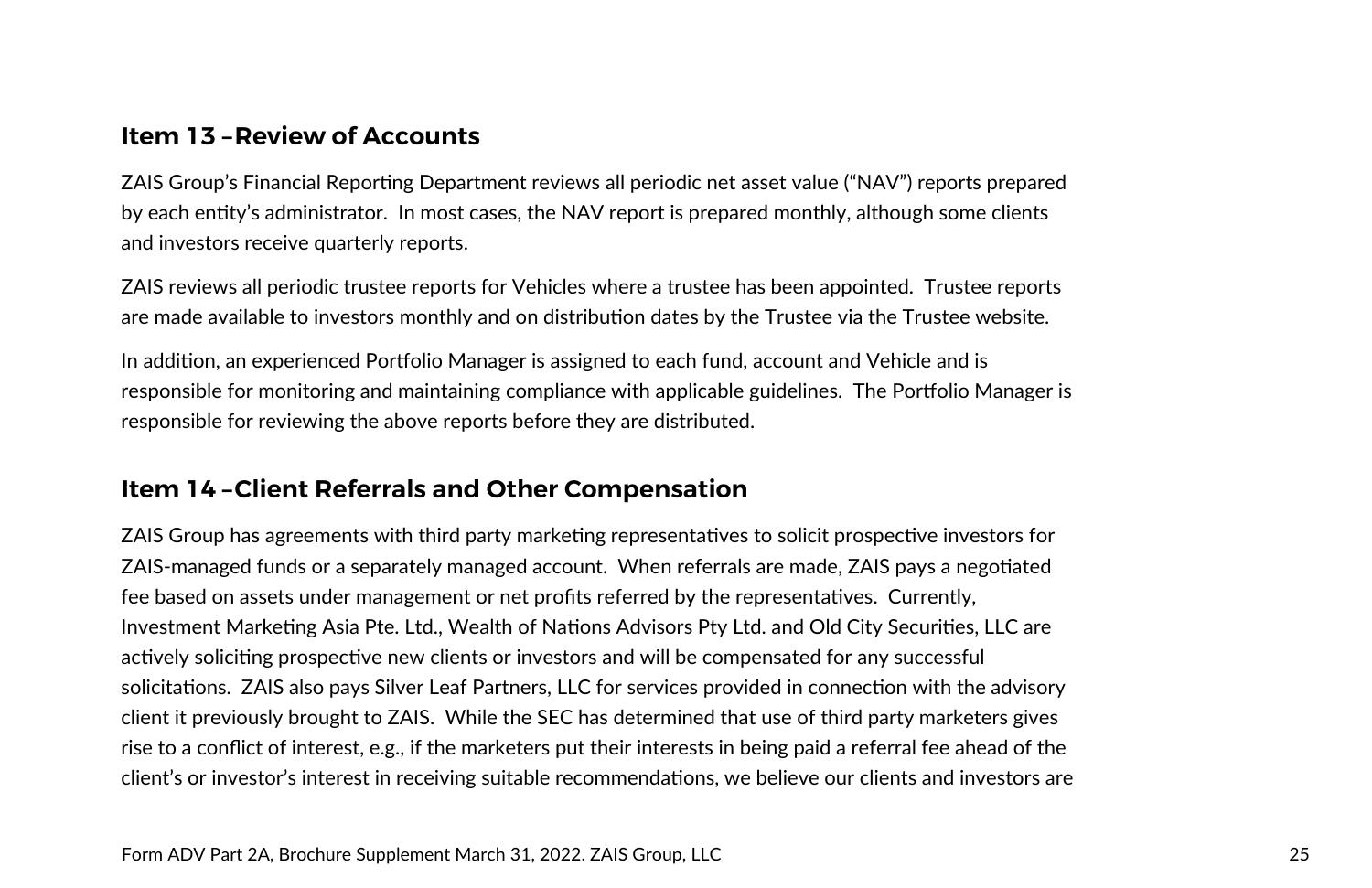sufficiently sophisticated to decide whether investing with ZAIS is in their interest. Additionally, all prospective clients conduct extensive diligence on ZAIS; prospective fund investors receive a detailed private placement memorandum and have the opportunity to ask questions. Consequently, we believe prospects receive sufficient information to make well informed decisions before investing with ZAIS.

# **Item 15 – Custody**

ZAIS Group does not have physical custody of any client funds or other assets. Although, pursuant to Rule 206(4) of the Adviser's Act, ZAIS is deemed to have custody of certain fund assets by virtue of its role as a general partner of private investment partnerships and/or sponsor of collective investment vehicles, all such assets are held in the name of each of the applicable funds by an independent qualified custodian. Such funds produce audited financial statements and deliver them to investors within 120 days following such fund's fiscal year end, as required by applicable law.

Clients should receive at least quarterly statements from the broker-dealer, bank or the qualified custodian that holds and maintains their investment assets. You should carefully review your statements and compare the official custodial records to any account statements ZAIS provides to you. ZAIS's statements may vary from custodial statements based on accounting procedures, reporting dates or valuation methodologies for certain securiঞes.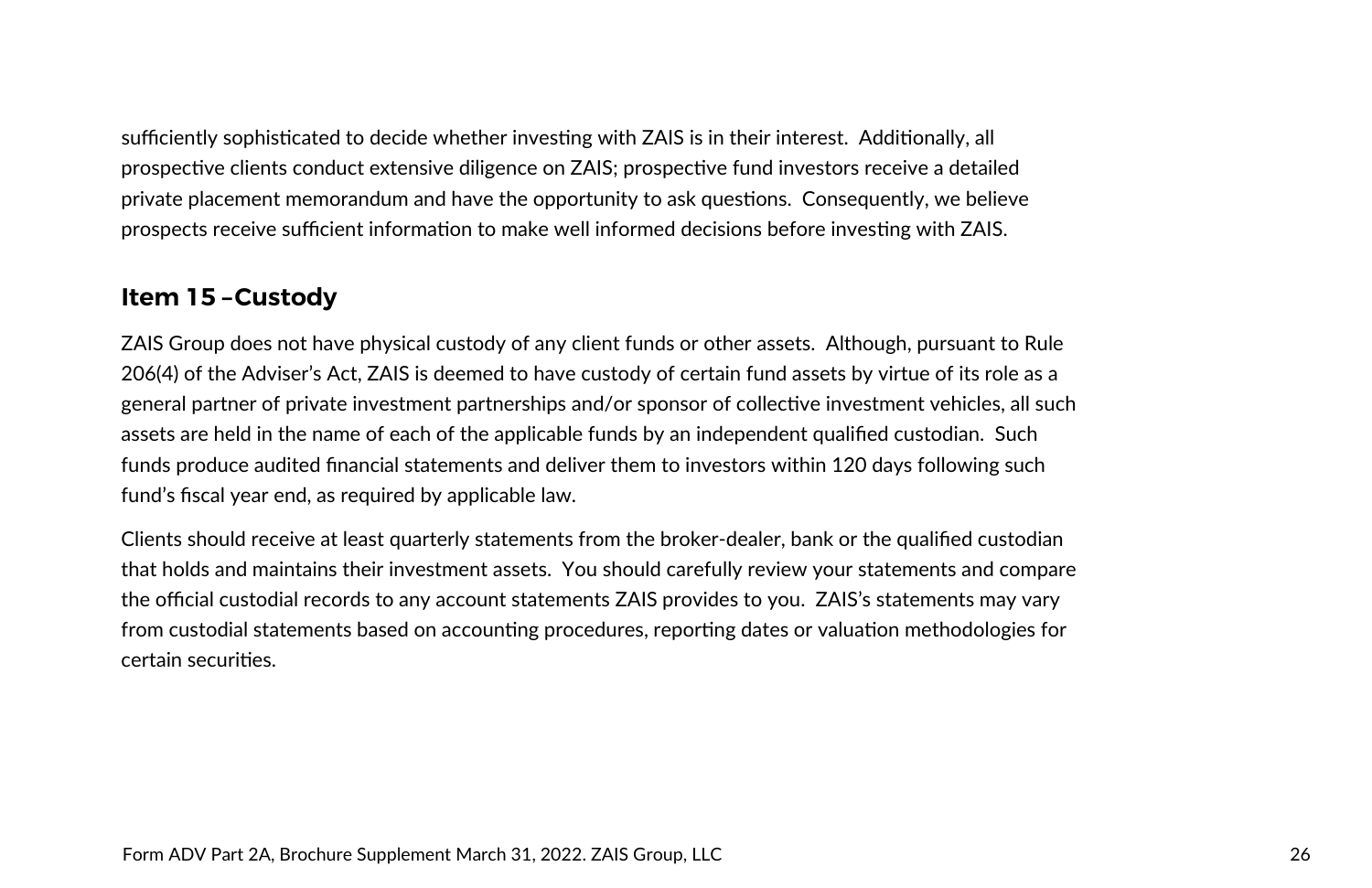# **Item 16 – Investment Discretion**

ZAIS Group usually receives discretionary authority from its clients at the outset of an advisory relationship to select the identity and amount of securities to be bought or sold. If a client does not grant discretion, all transactions are submitted to the client for approval before execution.

When selecting securities and determining amounts, ZAIS observes its clients' stated investment policies, limitations and restrictions. If ZAIS begins to advise or sub-advise ERISA plans, and/or registered investment companies, its authority to trade securities will be limited by certain federal securities and/or tax laws that impose restrictions on investment managers and/or require diversification of investments and favor holding rather than actively trading investments.

Investment guidelines and restrictions must be provided to ZAIS in writing.

# **Item 17 – Voting Client Securities**

ZAIS Group considers corporate action notices to be a form of proxy voting. Exercising proxy discretion can (but does not always) have economic value for ZAIS's clients. When ZAIS determines that exercising proxy discretion does have value for one or more clients, it votes in a prudent and diligent manner based on its reasonable judgment of what will serve its clients' financial interest. If a client has authorized ZAIS to vote proxies on its behalf, ZAIS generally will not accept instrucঞons from the client or an investor about how to vote.

ZAIS has not adopted standing instructions about exercising proxy discretion. ZAIS makes each decision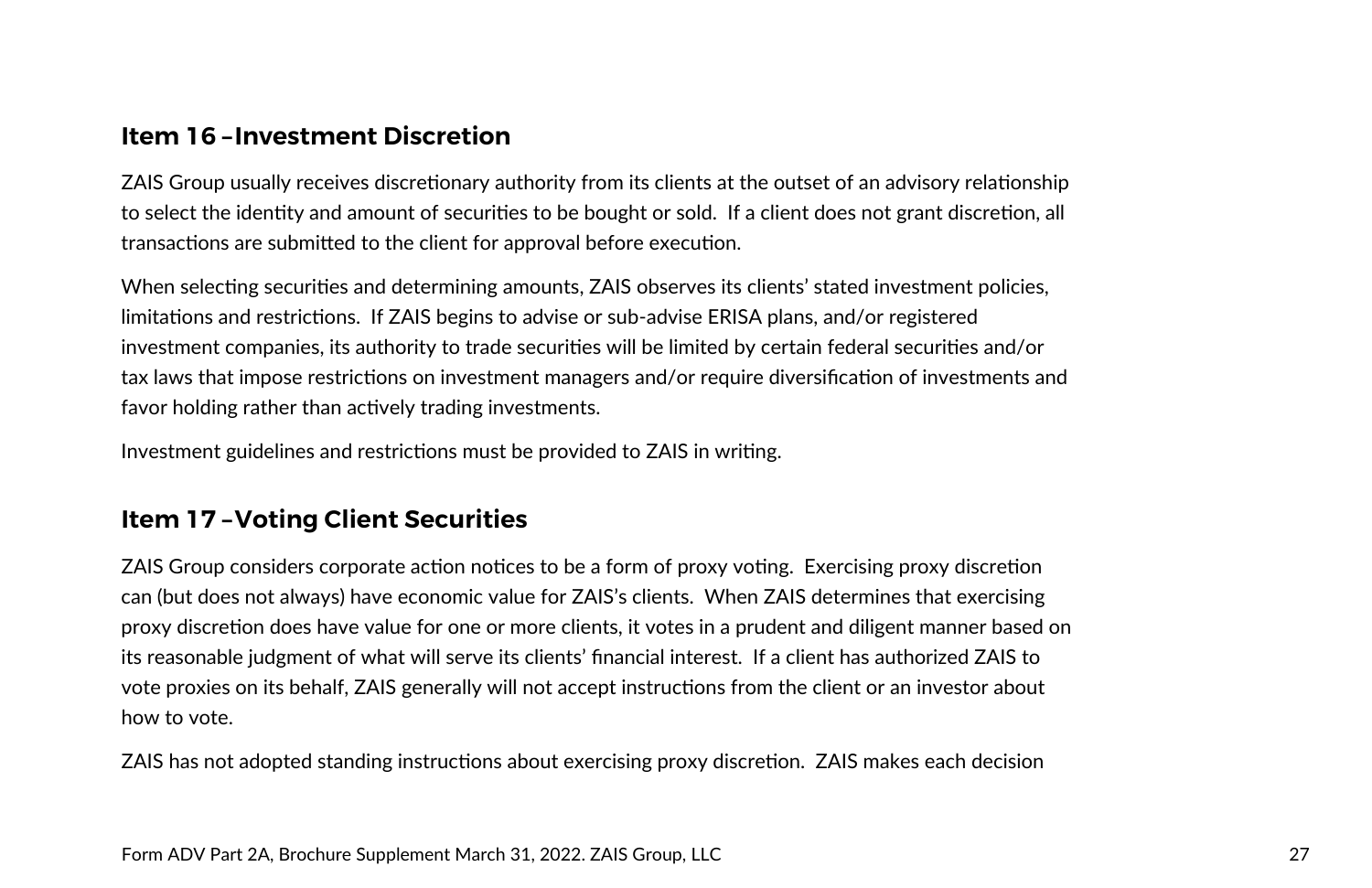based on its analysis of and judgment about each situation's particular facts and circumstances. In exercising proxy discretion, ZAIS does not subordinate its clients' economic interests to any other entity or interested party, including those of ZAIS, its personnel, affiliates, business associates or other clients. There may be instances when certain consideration, such as waiver or amendment fees, is paid for exercising proxy discretion. Any such consideration belongs to the affected ZAIS client and not to ZAIS or its affiliates or personnel. ZAIS seeks to identify and address material conflicts that may arise between and/or among ZAIS interests and those of its clients and investors before voting proxies. Any such conflicts would be addressed by ZAIS's Conflicts and Cross Trades Committee. Clients and investors can request information on how ZAIS voted on their securities by directing questions to compliance@zaisgroup.com.

# **Item 18 – Financial Information**

ZAIS Group is required to provide you with certain financial information or disclosures about its financial condition. ZAIS does not solicit the prepayment of fees more than one quarter in advance. ZAIS has no financial condition that would impair its ability to meet contractual and fiduciary commitments to clients and has not been the subject of any bankruptcy proceeding.